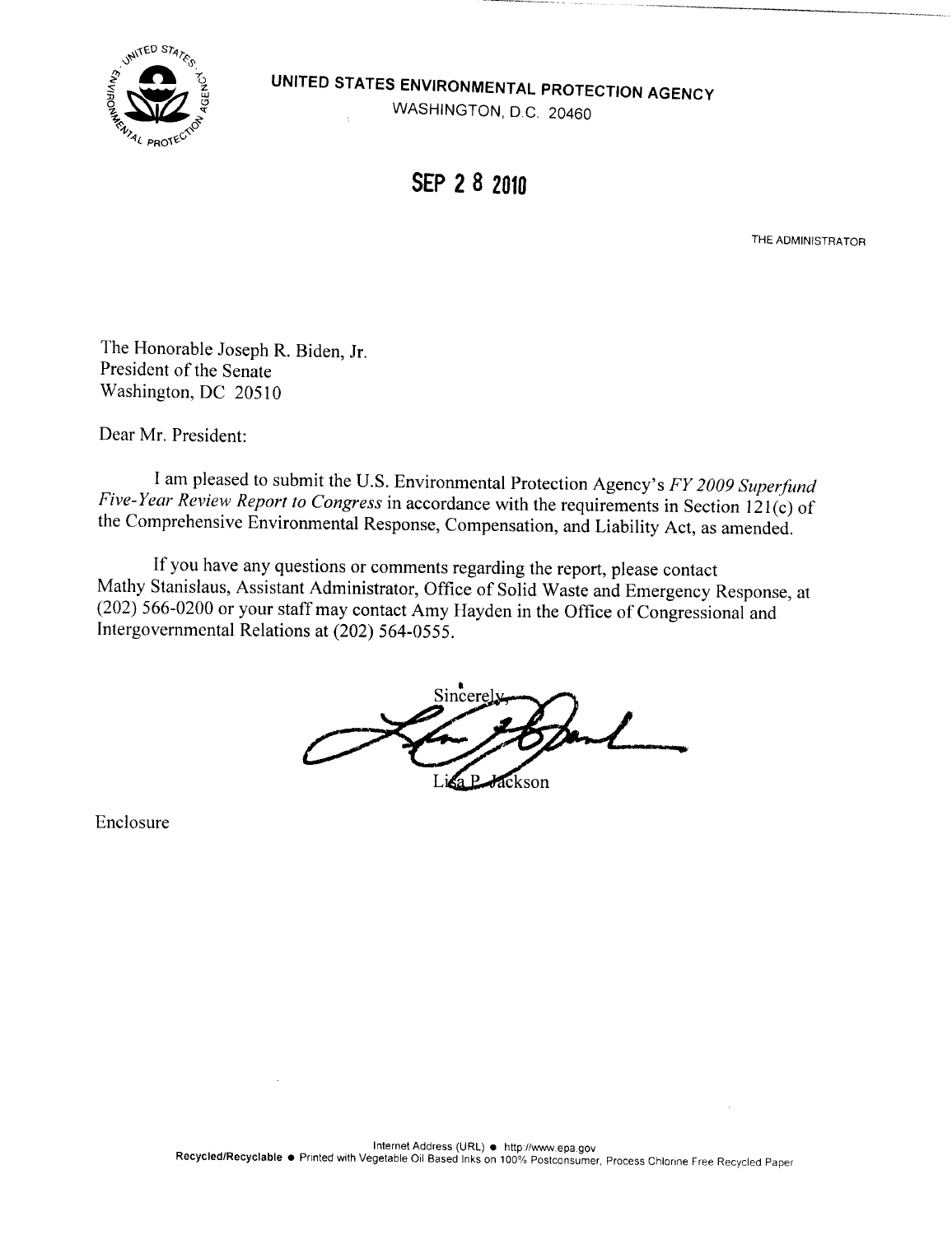**A TED STATES ENVIRONMENTAL PROTECTION AGENCY**<br>WASHINGTON D.C. 20460



SEP 2 8 2010

THE ADMINISTRATOR

The Honorable Nancy Pelosi Speaker of the House of Representatives Washington, DC 20515

Dear Madam Speaker:

I am pleased to submit the U.S. Environmental Protection Agency's FY 2009 Superfund<br>Five-Year Review Report to Congress in accordance with the requirements in Section 121(c) of<br>the Comprehensive Environmental Response, Com

If you have any questions or comments regarding the report, please contact<br>Mathy Stanislaus, Assistant Administrator, Office of Solid Waste and Emergency Response, at  $(202)$  566-0200 or your staff may contact Amy Hayden in the Office of Congressional and Intergovernmental Relations at (202) 564-0555 .

Sincerely, Sand Lisa<sup>7</sup> eksor

Enclosure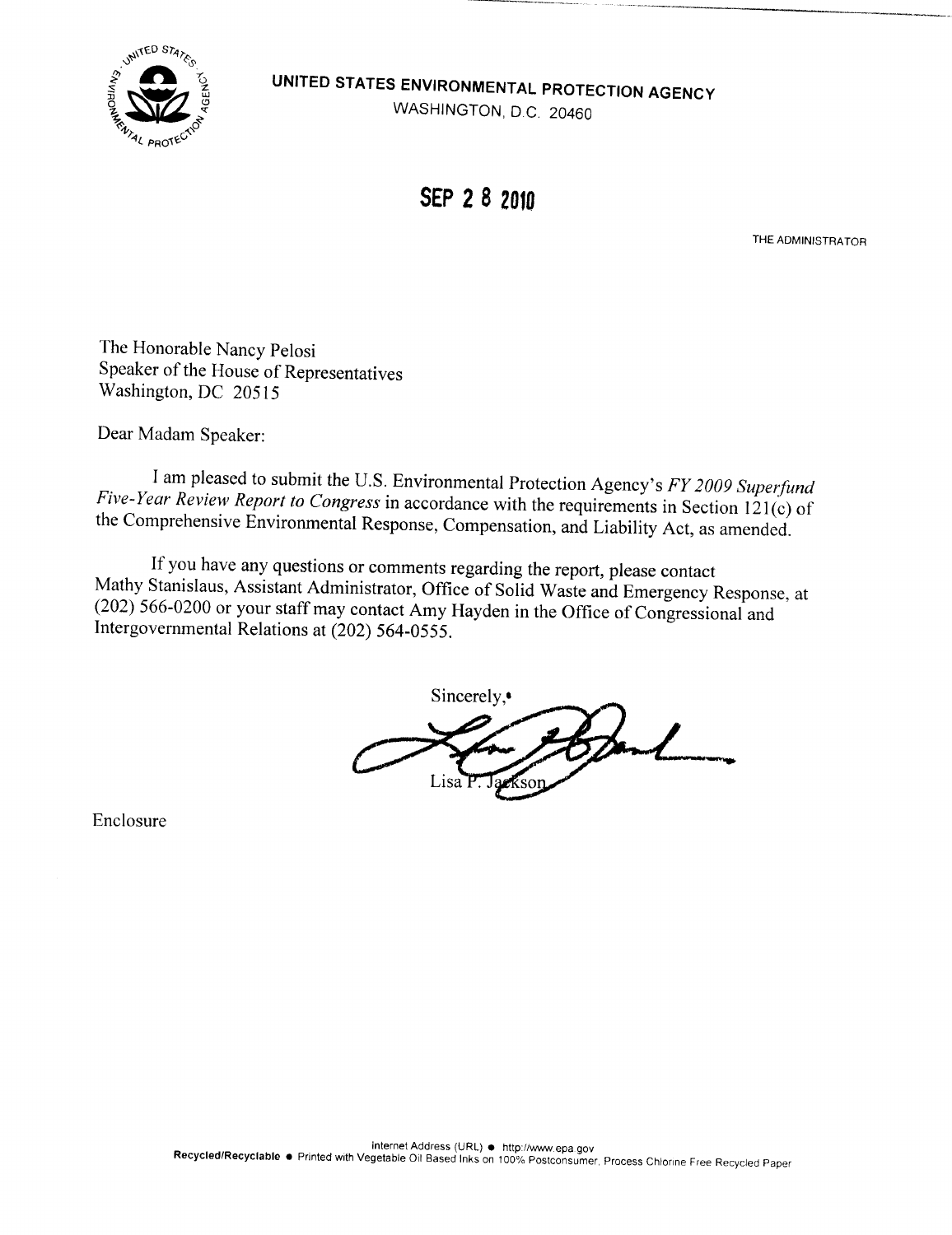# FY 2009 REPORT TO CONGRESS SUPERFUND FIVE-YEAR REVIEWS

# PURPOSE:

The U.S. Environmental Protection Agency (EPA) is responsible for reviewing Superfund remedial actions at least every five years where hazardous substances, pollutants, or contaminants will remain on site above levels that allow for unlimited use and unrestricted exposure. EPA is also responsible for preparing a report to Congress on these reviews.

## BACKGROUND:

Section 121(c) of the Comprehensive Environmental Response, Compensation, and Liability Act (CERCLA), as amended, states :

"If the President selects a remedial action that results in any hazardous substances, pollutants, or contaminants remaining at the site, the President shall review such remedial action no less often than each S years after the initiation of such remedial action to assure that human health and the environment are being protected by the remedial action being implemented. In addition, if upon such review it is the judgment of the President that action is appropriate at such site in accordance with section 9604 or 9606 of the Title, the President shall take or require such action."

CERCLA also requires that EPA report to Congress information regarding these sites for which the reviews are required. This report provides a list of sites, information about sites where additional work is required, and contacts for additional information.

### **FINDINGS:**

The attached table presents a list of statutory, policy and discretionary' five-year reviews for non-Federal sites and Federal National Priorities List (NPL) sites, including the following:

" Reviews due in FY 2009, currently completed;

<sup>&</sup>lt;sup>1</sup> Statutory reviews are carried out if both of the following conditions are true: 1) Upon completion of the remedial action, hazardous substances, pollutants, or contaminants will remain on site; and 2) The Record of Decision (ROD) for the site was signed on or after October 17, 1986 (the effective date of the Superfund Amendments and Reauthorization Act - SARA) and the remedial action was selected under CERCLA § 121 . Policy reviews are carried out for the following types of actions: 1) a pre- or post-SARA remedial action that, upon completion, will not leave hazardous substances, pollutants, or contaminants on site above levels that allow for unlimited use and unrestricted exposure, but requires five years or more to complete; 2) a pre-SARA remedial action that leaves hazardous substances, pollutants, or contaminants on site above levels that allow for unlimited use and unrestricted exposures; or 3) a removal-only site on the NPL where a removal action leaves hazardous substances, pollutants, or contaminants on site above levels that allow for unlimited use and unrestricted exposure and where no remedial action has or will take place. Discretionary reviews are not required by the statute but may be completed at the Region's discretion to help ensure the protectiveness of the remedy.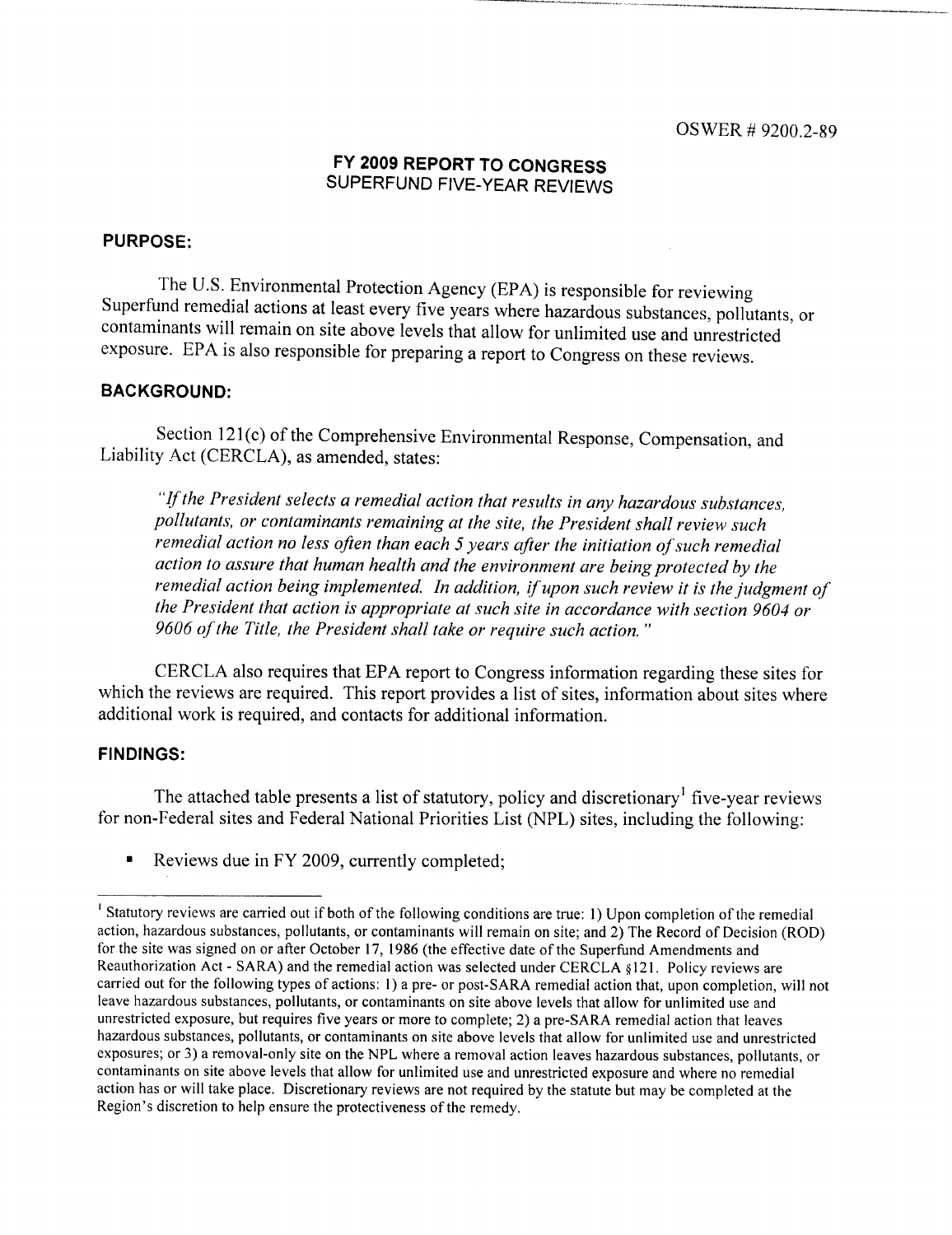- . Reviews due in prior or later fiscal years, currently completed;
- Reviews due in FY 2009, still pending; and
- Reviews due in prior fiscal years, still pending .  $\blacksquare$

For non-Federal sites, a total of 188 sites required five-year reviews in FY 2009. All but<br>one of these reviews due in FY 2009 is complete. Another 6 reviews due in other fiscal years<br>were also completed, bringing the tota

For Federal NPL sites, a total of 31 sites required five-year reviews in FY 2009. All but one of the reviews due in FY 2009 is complete. Another five reviews due in other fiscal years also were completed, bringing the total number of Federal NPL site, five-year reviews completed to 35.

In all, the total number of five-year reviews completed for both non-Federal and Federal NPL sites was 228. The reviews determined that seven sites (or portions of the sites) were "not protective" and 22 sites were "protectiveness deferred" and recommended additional work or additional study. A remedy may be considered not protective of human health and/or the environment for a number of reasons. For example, a new exposure pathway may be identified or a remedy may not be able to meet a new cleanup level . Sites characterized as having protectiveness deferred are generally based upon the determination that a protectiveness characterization cannot be made until further information is obtained. For both type of sites, implementation is underway so that the site will ultimately become protective. The recommendations for both types of sites are tracked in the CERCLIS database and, semiannually, headquarters monitors the progress in implementing these recommendations to resolve protectiveness issues at all sites.

For non-Federal sites, two reviews due in prior fiscal years remains pending. For Federal NPL sites, one review due in a prior fiscal year remains pending. The Federal agency responsible for producing this five-year review report is aware that this report is due and we are working with this agency to complete it. EPA expects that all of these reviews will be completed in the near future.

Summary copies of all five-year reviews, including those contained in this report, can be accessed publicly via the national Superfund web page (http://cfpub.epa.gov/fiveyear/). These reports contain detailed information regarding the effectiveness of the site remedy and assess whether human and/or ecological exposures are occurring. The information in these reports informs the protectiveness determinations that are ultimately selected and are reported in the following table for each site. For additional information on any of the five-year reviews identified in this report, please contact the Office of Superfund Remediation and Technology Innovation at (703) 603-8960, or the Superfund Call Center at (703) 412-9810 or (800) 424- 9346.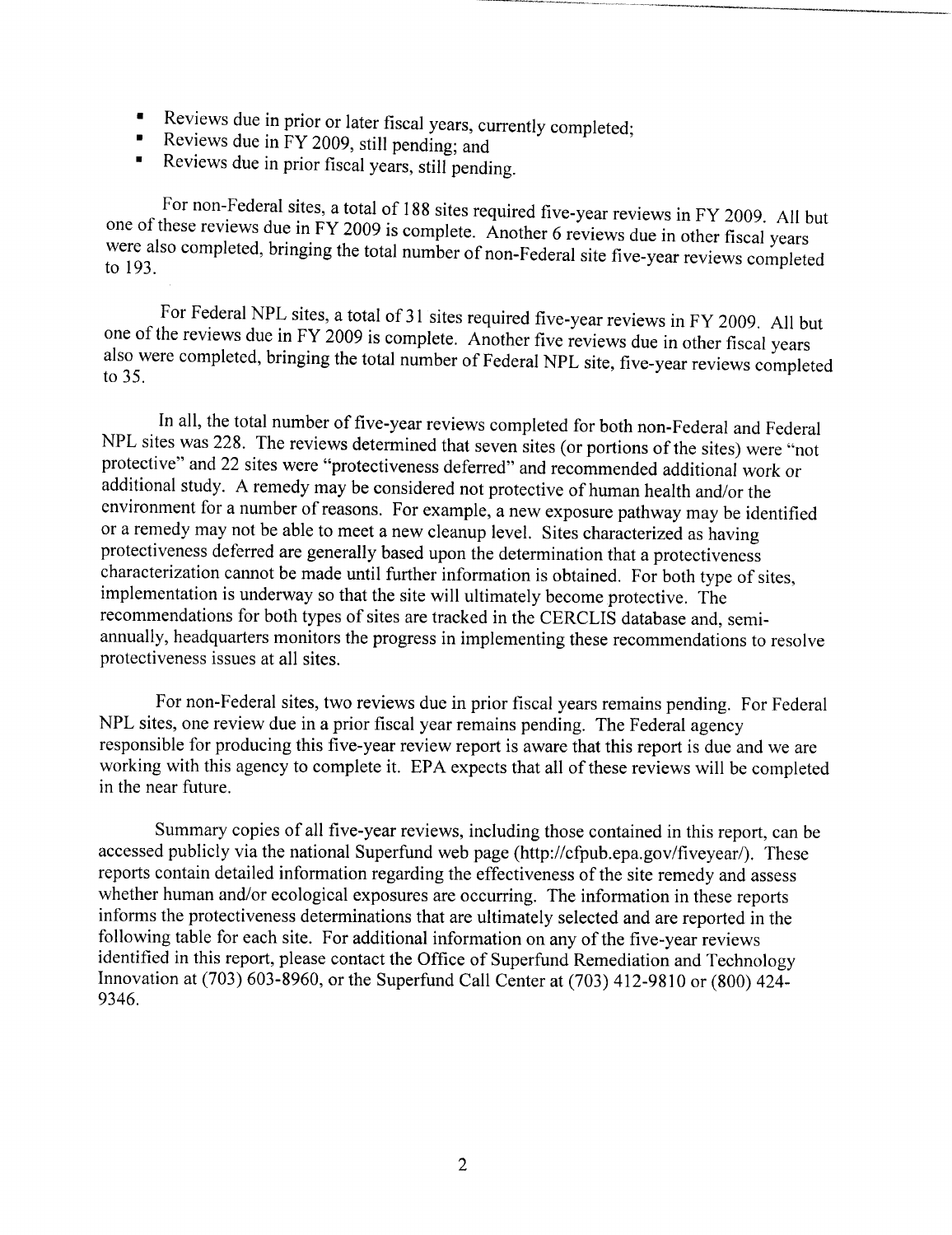# FY 2009 Superfund Five-Year Review Report to Congress

# Reviews Due in FY 2009, Currently Completed

|                       |                                                                              |                        |                            |            | Fiscal             |                          |                                                      |
|-----------------------|------------------------------------------------------------------------------|------------------------|----------------------------|------------|--------------------|--------------------------|------------------------------------------------------|
| Region                | <b>Site Name</b>                                                             | State                  | Review<br>Type             | Federal    | Year               | Date                     | Protectiveness                                       |
| 01<br>01              | <b>BAIRD &amp; MCGUIRE</b>                                                   | MA                     | Statutory                  | Site $(*)$ | <b>Due</b><br>2009 | Completed                | Statement <sup>1</sup>                               |
| 01                    | BENNINGTON MUNICIPAL SANITARY LANDFILL<br>BFI SANITARY LANDFILL (ROCKINGHAM) | VΤ                     | Policy                     |            | 2009               | 09/29/2009<br>09/11/2009 | Short-Term Protective                                |
| 01                    | <b>HOCOMONCO POND</b>                                                        | VT                     | Statutory                  |            | 2009               | 09/24/2009               | Protective<br>Protective                             |
| 01                    | LANDFILL & RESOURCE RECOVERY, INC. (L&RR)                                    | MA                     | Policy                     |            | 2009               | 09/30/2009               | Short-Term Protective                                |
| 01                    | LINEMASTER SWITCH CORP.                                                      | RI                     | Statutory                  |            | 2009               | 09/02/2009               | Protectiveness Deferred                              |
| 01                    | NUTMEG VALLEY ROAD                                                           | ст<br>ст               | Statutory<br>Discretionary |            | 2009               | 09/29/2009               | Protectiveness Deferred                              |
| 01                    | NYANZA CHEMICAL WASTE DUMP                                                   | MA                     | Statutory                  |            | 2009<br>2009       | 09/21/2009<br>05/13/2009 | Protective                                           |
| 01<br>01              | OTTATI & GOSS/KINGSTON STEEL DRUM                                            | NH                     | Statutory                  |            | 2009               | 02/12/2009               | Protectiveness Deferred<br>Short-Term Protective     |
| 01                    | PARKER SANITARY LANDFILL<br>PEASE AIR FORCE BASE                             | v٣                     | Statutory                  |            | 2009               | 09/30/2009               | Will be Protective                                   |
| 01                    | <b>POWNAL TANNERY</b>                                                        | NΗ                     | Statutory                  | ¥          | 2009               | 09/25/2009               | Protective                                           |
| 01                    | <b>ROSE DISPOSAL PIT</b>                                                     | VT                     | Policy                     |            | 2009               | 09/30/2009               | Short-Term Protective                                |
| 01                    | <b>SACO TANNERY WASTE PITS</b>                                               | <b>MA</b><br>ME        | Statutory<br>Statutory     |            | 2009               | 09/29/2009               | Short-Term Protective                                |
| 01                    | SILRESIM CHEMICAL CORP.                                                      | MA                     | Statutory                  |            | 2009<br>2009       | 12/30/2008<br>09/08/2009 | Protective                                           |
| $\overline{01}$<br>01 | SOUTH WEYMOUTH NAVAL AIR STATION                                             | MA                     | Statutory                  | *          | 2009               | 07/13/2009               | Will be Protective<br>Short-Term Protective          |
| 01                    | <b>SYLVESTER</b><br>TANSITOR ELECTRONICS, INC.                               | NH                     | Policy                     |            | 2009               | 09/14/2009               | Short-Term Protective                                |
| 01                    | <b>TINKHAM GARAGE</b>                                                        | v٣                     | Statutory                  |            | 2009               | 09/23/2009               | Protective                                           |
| 01                    | TOWN GARAGE/RADIO BEACON                                                     | <b>NH</b><br><b>NH</b> | Policy                     |            | 2009               | 03/24/2009               | Short-Term Protective                                |
| 01                    | W.R. GRACE & CO., INC. (ACTON PLANT)                                         | MA                     | Policy<br>Statutory        |            | 2009               | 03/05/2009               | Short-Term Protective                                |
| 01                    | <b>WELLS G&amp;H</b>                                                         | MA                     | Statutory                  |            | 2009<br>2009       | 09/23/2009<br>09/24/2009 | Will be Protective<br><b>Protectiveness Deferred</b> |
| 02                    | AMERICAN CYANAMID CO                                                         | NJ                     | Statutory                  |            | 2009               | 09/23/2009               | Short-Term Protective                                |
| 02                    | <b>BROOK INDUSTRIAL PARK</b>                                                 | NJ                     | Statutory                  |            | 2009               | 09/21/2009               | Short-Term Protective                                |
| 02<br>02              | CHEMICAL CONTROL<br>CHEMICAL INSECTICIDE CORP.                               | NJ                     | Statutory                  |            | 2009               | 05/20/2009               | Short-Term Protective                                |
| 02                    | COMBE FILL NORTH LANDFILL                                                    | <b>NJ</b>              | Statutory                  |            | 2009               | 03/10/2009               | Short-Term Protective                                |
| 02                    | D'IMPERIO PROPERTY                                                           | NJ<br><b>NJ</b>        | Policy                     |            | 2009               | 09/18/2009               | Short-Term Protective                                |
| 02                    | <b>DUPONT /NECCO PARK</b>                                                    | <b>NY</b>              | Policy<br>Statutory        |            | 2009<br>2009       | 07/31/2009<br>07/23/2009 | Protective<br>Short-Term Protective                  |
| 02                    | EWAN PROPERTY                                                                | NJ                     | Policy                     |            | 2009               | 08/26/2009               | Protective                                           |
| 02                    | FEDERAL AVIATION ADMINISTRATION TECHNICAL CENTER (USDOT)                     | NJ                     | Statutory                  |            | 2009               | 08/23/2009               | Protective                                           |
| 02<br>02              | FIBERS PUBLIC SUPPLY WELLS                                                   | <b>PR</b>              | Policy                     |            | 2009               | 09/22/2009               | Short-Term Protective                                |
| 02                    | FLORENCE LAND RECONTOURING, INC., LANDFILL<br><b>FULTON TERMINALS</b>        | NJ                     | Policy                     |            | 2009               | 07/30/2009               | Protective                                           |
| 02                    | <b>GARDEN STATE CLEANERS CO.</b>                                             | NY<br>NJ               | Policy                     |            | 2009               | 06/29/2009               | Protective                                           |
| 02                    | <b>GEMS LANDFILL</b>                                                         | NJ                     | Policy<br>Policy           |            | 2009<br>2009       | 09/25/2009<br>09/22/2009 | Short-Term Protective<br>Short-Term Protective       |
| 02                    | <b>HOOKER (S AREA)</b>                                                       | NY                     | Policy                     |            | 2009               | 09/18/2009               | Protective                                           |
| 02                    | ISLAND CHEMICAL CORP/VIRGIN ISLANDS CHEMICAL CORP.                           | $\overline{\text{VI}}$ | Policy                     |            | 2009               | 03/20/2009               | Protective                                           |
| 02                    | JUNCOS LANDFILL                                                              | PR                     | Statutory                  |            | 2009               | 04/01/2009               | Short-Term Protective                                |
| 02<br>02              | KIN-BUC LANDFILL<br>LONE PINE LANDFILL                                       | NJ                     | Statutory                  |            | 2009               | 09/30/2009               | Short-Term Protective                                |
| 02                    | LUDLOW SAND & GRAVEL                                                         | NJ<br>NY               | Policy<br>Statutory        |            | 2009<br>2009       | 09/28/2009               | Protective                                           |
| 02                    | MALTA ROCKET FUEL AREA                                                       | NY                     | Statutory                  |            | 2009               | 07/01/2009<br>08/27/2009 | Short-Term Protective<br>Short-Term Protective       |
| 02                    | MAYWOOD CHEMICAL CO.                                                         | NJ                     | Statutory                  |            | 2009               | 09/25/2009               | Short-Term Protective                                |
| 02                    | NIAGARA COUNTY REFUSE                                                        | NY                     | Statutory                  |            | 2009               | 11/05/2008               | Protective                                           |
| 02                    | PASLEY SOLVENTS & CHEMICALS, INC.                                            | NY                     | Policy                     |            | 2009               | 07/23/2009               | Short-Term Protective                                |
| 02<br>02              | POLLUTION ABATEMENT SERVICES<br>PORT WASHINGTON LANDFILL                     | NY                     | Statutory                  |            | 2009               | 12/19/2008               | Short-Term Protective                                |
| 02                    | ROEBLING STEEL CO.                                                           | NY<br>NJ               | Statutory<br>Statutory     |            | 2009<br>2009       | 04/14/2009<br>01/21/2009 | Will be Protective<br>Will be Protective             |
| 02                    | SHARKEY LANDFILL                                                             | N)                     | Policy                     |            | 2009               | 05/26/2009               | Protective                                           |
| 02                    | SIDNEY LANDFILL                                                              | NΥ                     | Statutory                  |            | 2009               | 06/15/2009               | Protective                                           |
| 02                    | SOUTH JERSEY CLOTHING CO.                                                    | <b>NJ</b>              | Policy                     |            | 2009               | 09/25/2009               | Short-Term Protective                                |
| 02                    | STANTON CLEANERS AREA GROUND WATER CONTAMINATION                             | NY                     | Policy                     |            | 2009               | 12/12/2008               | Protective                                           |
| 02                    | TUTU WELLFIELD<br>UPPER DEERFIELD TOWNSHIP SANITARY LANDFILL                 | VI                     | Policy                     |            | 2009               | 04/17/2009               | Short-Term Protective                                |
| 02<br>02              | VEGA ALTA PUBLIC SUPPLY WELLS                                                | NJ<br>PR               | Statutory<br>Discretionary |            | 2009<br>2009       | 09/18/2009               | Protective<br>Protective                             |
| 02                    | WOODLAND ROUTE 532 DUMP                                                      | NJ                     | Policy                     |            | 2009               | 08/19/2009<br>09/30/2009 | Short-Term Protective                                |
| 02                    | WOODLAND ROUTE 72 DUMP                                                       | N)                     | <b>Policy</b>              |            | 2009               | 09/30/2009               | Short-Term Protective                                |
| 03                    | ABERDEEN PROVING GROUND (EDGEWOOD AREA)                                      | MD                     | Statutory                  | ¥          | 2009               | 12/16/2008               | Protective                                           |
| 03                    | ABERDEEN PROVING GROUND (MICHAELSVILLE LANDFILL)                             | MD                     | Statutory                  |            | 2009               | 07/30/2009               | Will be Protective                                   |
| 03<br>03              | ALADDIN PLATING<br>ARMY CREEK LANDFILL                                       | PA                     | Statutory                  |            | 2009               | 09/14/2009               | Protective                                           |
| 03                    | <b>BRODHEAD CREEK</b>                                                        | DE<br>PA               | Policy                     |            | 2009               | 09/28/2009               | Protectiveness Deferred                              |
| 03                    | BRUIN LAGOON                                                                 | PA                     | Statutory<br>Policy        |            | 2009<br>2009       | 05/22/2009<br>09/17/2009 | Short-Term Protective<br>Protective                  |
| 03                    | BUTLER MINE TUNNEL                                                           | PA                     | Statutory                  |            | 2009               | 07/30/2009               | Protective                                           |
| 03                    | CENTRE COUNTY KEPONE                                                         | PA                     | Statutory                  |            | 2009               | 09/28/2009               | <b>Protectiveness Deferred</b>                       |
| 03                    | COKER'S SANITATION SERVICE LANDFILLS                                         | DE                     | Statutory                  |            | 2009               | 05/22/2009               | Protective                                           |
| 03<br>03              | CRAIG FARM DRUM<br><b>CROSSLEY FARM</b>                                      | PA                     | Statutory                  |            | 2009               | 06/19/2009               | Protective                                           |
| 03                    | DELAWARE CITY PVC PLANT                                                      | PA<br>DE               | Statutory<br>Policy        |            | 2009<br>2009       | 09/18/2009<br>09/10/2009 | Protective<br>Protective                             |
| 03                    | DOUGLASSVILLE DISPOSAL                                                       | PÁ                     | Statutory                  |            | 2009               | 04/14/2009               | Protective                                           |
| 03                    | DOVER AIR FORCE BASE                                                         | DÉ                     | Statutory                  | $\ast$     | 2009               | 10/15/2008               | Protective                                           |
| 03                    | DOVER GAS LIGHT CO.                                                          | DE                     | Statutory                  |            | 2009               | 07/30/2009               | Protective                                           |
| 03                    | KIMBERTON                                                                    | PA                     | Policy                     |            | 2009               | 09/30/2009               | Protectiveness Deferred                              |
| 03<br>03              | LACKAWANNA REFUSE<br>LORD-SHOPE LANDFILL                                     | PA<br>PA               | Policy                     |            | 2009               | 06/10/2009               | Short-Term Protective                                |
| 03                    | NAVY SHIPS PARTS CONTROL CENTER                                              | PA                     | Statutory<br>Statutory     | ¥          | 2009<br>2009       | 09/10/2009<br>01/13/2009 | Protective<br>Short-Term Protective                  |
| 03                    | NORFOLK NAVAL BASE (SEWELLS POINT NAVAL COMPLEX)                             | VA                     | Statutory                  | ∗          | 2009               | 07/29/2009               | Protective                                           |
| 03                    | PATUXENT RIVER NAVAL AIR STATION                                             | MD                     | Statutory                  | ∗          | 2009               | 12/23/2008               | Protective                                           |

 $\sim$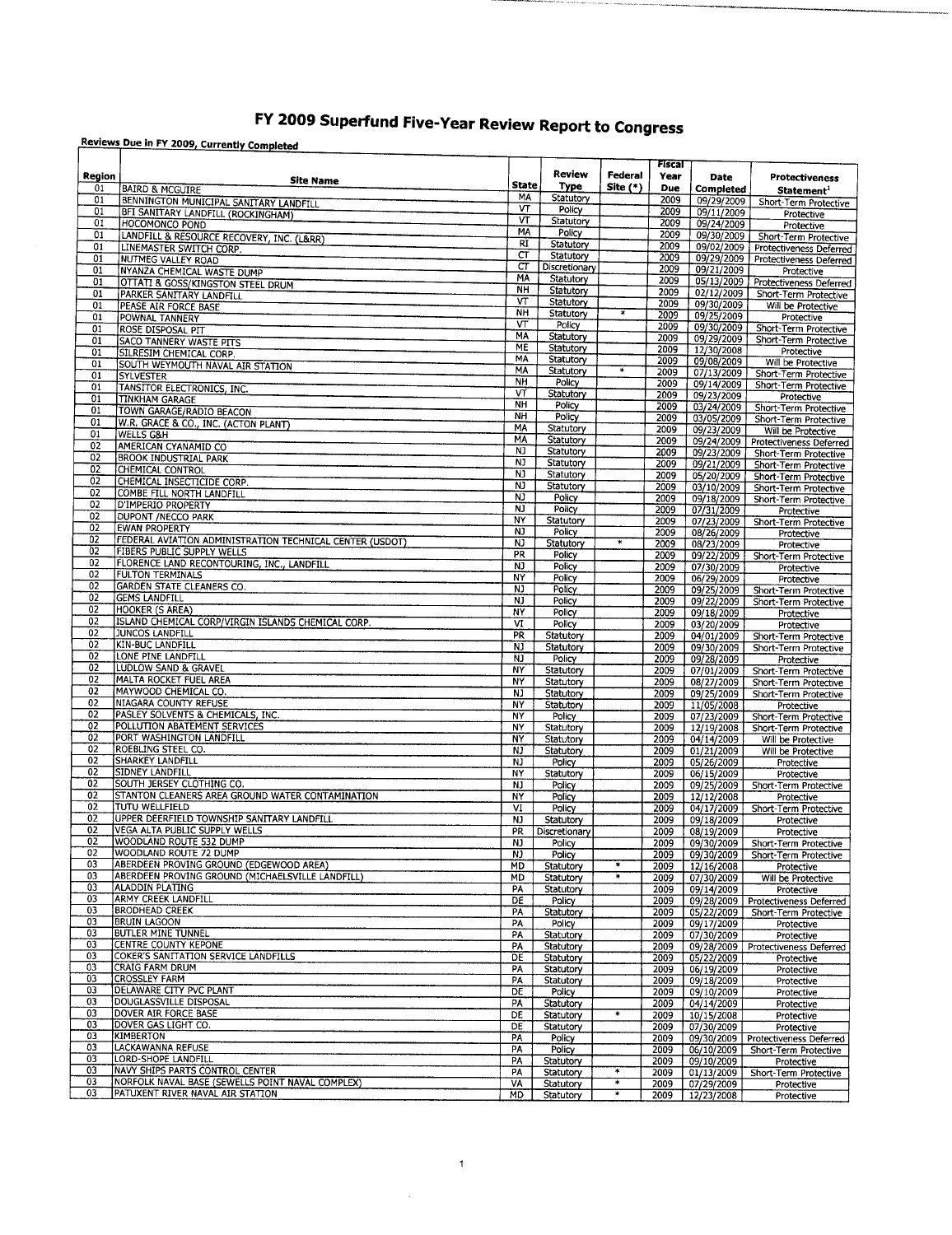|          |                                                                        |                          |                        |                   | <b>Fiscal</b> |                          |                                             |
|----------|------------------------------------------------------------------------|--------------------------|------------------------|-------------------|---------------|--------------------------|---------------------------------------------|
| Region   |                                                                        |                          | <b>Review</b>          | Federal           | Year          | Date                     | <b>Protectiveness</b>                       |
| 03       | <b>Site Name</b><br>RIVER ROAD LANDFILL (WASTE MANAGEMENT, INC.)       | <b>State</b>             | Type                   | Site (*)          | <b>Due</b>    | <b>Completed</b>         | Statement <sup>1</sup>                      |
| 03       | <b>STANLEY KESSLER</b>                                                 | PA                       | Statutory              |                   | 2009          | 09/28/2009               | Protective                                  |
| 03       | SUFFOLK CITY LANDFILL                                                  | PA                       | Policy                 |                   | 2009          |                          | 09/28/2009 Protectiveness Deferred          |
| 03       | <b>TYSONS DUMP</b>                                                     | VA                       | Statutory              |                   | 2009          | 09/30/2009               | Protective                                  |
| 03       | WADE (ABM)                                                             | PA                       | Statutory              |                   | 2009          | 09/28/2009               | Short-Term Protective                       |
| 04       | AMERICAN CREOSOTE WORKS, INC. (JACKSON PLANT)                          | PA                       | Policy                 |                   | 2009          | 09/25/2009               | Protective                                  |
| 04       | CALHOUN PARK AREA                                                      | ΤN                       | Statutory              |                   | 2009          | 07/07/2009               | Short-Term Protective                       |
| 04       | CITY INDUSTRIES, INC.                                                  | SC                       | Statutory              |                   | 2009          | 08/26/2009               | Protective                                  |
| 04       | COLEMAN-EVANS WOOD PRESERVING CO.                                      | FL                       | Policy                 |                   | 2009          | 09/03/2009               | Short-Term Protective                       |
| 04       | GEIGER (C & M OIL)                                                     | FL                       | Statutory              |                   | 2009          | 06/16/2009               | Short-Term Protective                       |
| 04       | GENERAL ELECTRIC CO/SHEPHERD FARM                                      | SC                       | Statutory              |                   | 2009          | 04/22/2009               | Short-Term Protective                       |
| 04       | HARRIS CORP. (PALM BAY PLANT)                                          | ŃĈ                       | Statutory              |                   | 2009          | 09/10/2009               | Short-Term Protective                       |
| 04       | HELENA CHEMICAL CO. LANDFILL                                           | FL                       | Policy                 |                   | 2009          | 02/03/2009               | Protective                                  |
| 04       | KASSAUF-KIMERLING BATTERY DISPOSAL                                     | SC                       | Statutory              |                   | 2009          | 09/17/2009               | Short-Term Protective                       |
| 04       | MEDLEY FARM DRUM DUMP                                                  | FL                       | Statutory              |                   | 2009          | 09/21/2009               | Short-Term Protective                       |
| 04       | <b>NORTH BELMONT PCE</b>                                               | $\overline{\mathsf{SC}}$ | Statutory              |                   | 2009          | 09/01/2009               | Short-Term Protective                       |
| 04       | PADUCAH GASEOUS DIFFUSION PLANT (USDOE)                                | <b>NC</b>                | Policy                 |                   | 2009          | 09/09/2009               | <b>Protectiveness Deferred</b>              |
| 04       | PIPER AIRCRAFT CORP./VERO BEACH WATER & SEWER DEPARTMENT               | ΚŸ                       | Statutory              | $\ast$            | 2009          | 06/04/2009               | Protective                                  |
| 04       | ROSS METALS INC.                                                       | FL                       | Policy                 |                   | 2009          | 05/05/2009               | Short-Term Protective                       |
| 04       | SANGAMO WESTON, INC./TWELVE-MILE CREEK/LAKE HARTWELL PCB CONTAMINATION | ΤN                       | Policy                 |                   | 2009          | 09/30/2009               | Protective                                  |
| 04       | SAVANNAH RIVER SITE (USDOE)                                            | SC                       | Statutory              |                   | 2009          | 02/10/2010               | Short-Term Protective                       |
| 04       | SIXTY-SECOND STREET DUMP                                               | SC                       | Statutory              | ¥                 | 2009          | 01/21/2009               | Protective                                  |
| 04       | <b>SOLITRON MICROWAVE</b>                                              | FL                       | Statutory              |                   | 2009          | 09/21/2009               | Short-Term Protective                       |
| 04       | WAMCHEM, INC.                                                          | FL                       | Policy                 |                   | 2009          | 09/22/2009               | Protective                                  |
| 04       | WHITEHOUSE OIL PITS                                                    | SC                       | Policy                 |                   | 2009          | 04/28/2009               | Short-Term Protective                       |
| 04       | WOOLFOLK CHEMICAL WORKS, INC.                                          | FL.                      | Statutory              |                   | 2009          | 11/17/2008               | Will be Protective                          |
| 05       | ALGOMA MUNICIPAL LANDFILL                                              | GA                       | Statutory              |                   | 2009          | 09/30/2009               | Short-Term Protective                       |
| 05       | ALLIED CHEMICAL & IRONTON COKE                                         | WI                       | Statutory              |                   | 2009          | 04/20/2009               | Protective                                  |
| 05       |                                                                        | ΟН                       | Statutory              |                   | 2009          | 09/11/2009               | Will be Protective                          |
| 05       | BENDIX CORP./ALLIED AUTOMOTIVE<br><b>BIG D CAMPGROUND</b>              | MI                       | Statutory              |                   | 2009          | 08/18/2009               | Short-Term Protective                       |
| 05       | <b>BUCKEYE RECLAMATION</b>                                             | OH                       | Statutory              |                   | 2009          | 04/23/2009               | Short-Term Protective                       |
| 05       | <b>BUTTERWORTH #2 LANDFILL</b>                                         | OH                       | Statutory              |                   | 2009          | 05/04/2009               | Short-Term Protective                       |
| 05       | CANNELTON INDUSTRIES, INC.                                             | MI                       | Statutory              |                   | 2009          | 09/21/2009               | Short-Term Protective                       |
| 05       |                                                                        | MI                       | Statutory              |                   | 2009          | 08/11/2009               | Short-Term Protective                       |
| 05       | CENTRAL ILLINOIS PUBLIC SERVICE CO.<br>CONRAIL RAIL YARD (ELKHART)     | $I$ L                    | Statutory              |                   | 2009          | 06/15/2009               | Will be Protective                          |
| 05       | <b>COSHOCTON LANDFILL</b>                                              | IN                       | Statutory              |                   | 2009          | 06/15/2009               | Short-Term Protective                       |
| 05       |                                                                        | OH                       | Statutory              |                   | 2009          | 11/28/2008               | Protective                                  |
| 05       | DAKHUE SANITARY LANDFILL                                               | MN                       | Statutory              |                   | 2009          | 02/02/2009               | Protectiveness Deferred                     |
| 05       | EVERGREEN MANOR GROUND WATER CONTAMINATION                             | IL                       | Policy                 |                   | 2009          | 12/23/2008               | Protective                                  |
|          | <b>FIELDS BROOK</b>                                                    | OH                       | Statutory              |                   | 2009          | 06/02/2009               | Short-Term Protective                       |
| 05<br>05 | FMC CORP. (FRIDLEY PLANT)                                              | MN                       | Policy                 |                   | 2009          | 09/30/2009               | Short-Term Protective                       |
| 05       | <b>FOLKERTSMA REFUSE</b>                                               | ΜI                       | Statutory              |                   | 2009          | 11/25/2008               | Protective                                  |
| 05       | FORT WAYNE REDUCTION DUMP                                              | IN                       | Statutory              |                   | 2009          | 09/09/2009               | Short-Term Protective                       |
| 05       | H. BROWN CO., INC.<br>HECHIMOVICH SANITARY LANDFILL                    | MÏ                       | Statutory              |                   | 2009          | 05/20/2009               | Short-Term Protective                       |
| 05       | <b>HEDBLUM INDUSTRIES</b>                                              | WI                       | Statutory              |                   | 2009          | 06/17/2009               | Short-Term Protective                       |
| 05       | <b>ILADA ENERGY CO.</b>                                                | MI                       | Policy                 |                   | 2009          | 08/10/2009               | Will be Protective                          |
| 05       | INTERNATIONAL MINERALS (E. PLANT)                                      | IL                       | Statutory              |                   | 2009          | 08/31/2009               | Short-Term Protective                       |
| 05       | JENNISON-WRIGHT CORPORATION                                            | IN                       | Statutory              |                   | 2009          | 01/23/2009               | Protective                                  |
| 05       | JOLIET ARMY AMMUNITION PLANT (LOAD-ASSEMBLY-PACKING AREA)              | IL                       | Statutory              | $\ast$            | 2009          | 06/15/2009               | Will be Protective                          |
| 05       | JOLIET ARMY AMMUNITION PLANT (MANUFACTURING AREA)                      | IL                       | Statutory              |                   | 2009          | 09/28/2009               | Not Protective                              |
| 05       | <b>K&amp;L AVENUE LANDFILL</b>                                         | ÏĹ                       | Statutory              |                   | 2009          | 09/28/2009               | Not Protective                              |
| 05       | LAGRAND SANITARY LANDFILL                                              | MI                       | Statutory              |                   | 2009          | 05/11/2009               | Short-Term Protective                       |
| 05       | LASALLE ELECTRIC UTILITIES                                             | MN                       | Statutory              |                   | 2009          | 09/29/2008               | Protective                                  |
| 05       | LASKIN/POPLAR OIL CO.                                                  | IL                       | Policy                 |                   | 2009          | 09/25/2009               | Short-Term Protective                       |
| 05       | METAMORA LANDFILL                                                      | OН                       | Statutory              |                   | 2009          | 05/15/2009               | Protective                                  |
| 05       | MIDCO I                                                                | MI<br>IN                 | Statutory              |                   | 2009          | 09/23/2009               | Short-Term Protective                       |
| 05       | MIDCO II                                                               |                          | Statutory              |                   | 2009          | 03/12/2009               | Short-Term Protective                       |
| 05       | MID-STATE DISPOSAL, INC. LANDFILL                                      | IN                       | Statutory              |                   | 2009          | 03/12/2009               | Short-Term Protective                       |
| 05       | MUSKEGO SANITARY LANDFILL                                              | WI<br>WI                 | Statutory              |                   | 2009          | 08/17/2009 1             | Short-Term Protective                       |
| 05       | NAVAL INDUSTRIAL RESERVE ORDNANCE PLANT                                | MŃ                       | Statutory              | ∗                 | 2009          | 08/21/2009               | Short-Term Protective                       |
| 05       | NEAL'S DUMP (SPENCER)                                                  |                          | Statutory              |                   | 2009          | 10/22/2008               | Short-Term Protective                       |
| 05       | NEW BRIGHTON/ARDEN HILLS/TCAAP (USARMY)                                | ΙN<br>MN                 | Policy                 | $\ast$            | 2009          | 12/05/2008               | Short-Term Protective                       |
| 05       | NL INDUSTRIES/TARACORP LEAD SMELTER                                    | IL                       | Statutory              |                   | 2009          | 08/21/2009               | Short-Term Protective                       |
| 05       | NORTHSIDE SANITARY LANDFILL, INC                                       | IN                       | Statutory              |                   | 2009          | 03/30/2009               | Short-Term Protective                       |
| 05       | <b>OAKDALE DUMP</b>                                                    |                          | Statutory              |                   | 2009          | 08/04/2009               | Short-Term Protective                       |
| 05       | ORGANIC CHEMICALS, INC.                                                | ΜN<br>МI                 | Policy                 |                   | 2009          | 09/17/2009               | Short-Term Protective                       |
| 05       | PARSONS CHEMICAL WORKS, INC.                                           | ΜI                       | Statutory<br>Statutory |                   | 2009          | 09/25/2009               | Short-Term Protective                       |
| 05       | SCRAP PROCESSING CO., INC.                                             | WI                       | Statutory              |                   | 2009<br>2009  | 04/14/2009               | Short-Term Protective                       |
| 05       | SHEBOYGAN HARBOR & RIVER                                               | WI                       | Statutory              |                   | 2009          | 04/23/2009               | Short-Term Protective                       |
| 05       | SHIAWASSEE RIVER                                                       | MI                       | Statutory              |                   |               | 09/01/2009               | Will be Protective                          |
| 05       | SKINNER LANDFILL                                                       | OН                       | Statutory              |                   | 2009          | 08/27/2009               | Short-Term Protective                       |
| 05       | SPRINGFIELD TOWNSHIP DUMP                                              | MI                       | Statutory              |                   | 2009<br>2009  | 03/17/2009               | Protective                                  |
| 05       | <b>TAR LAKE</b>                                                        | MI                       | Statutory              |                   | 2009          | 09/14/2009<br>06/12/2009 | Short-Term Protective                       |
| 05       | TRI-COUNTY LANDFILL CO./WASTE MANAGEMENT OF ILLINOIS, INC.             | IL                       | Statutory              |                   | 2009          | 09/03/2009               | Short-Term Protective<br>Will be Protective |
| 05       | VAN DALE JUNKYARD                                                      | OН                       | Statutory              |                   | 2009          | 02/04/2009               | Short-Term Protective                       |
| 05       | WASHINGTON COUNTY LANDFILL                                             | MN                       | Statutory              |                   | 2009          | 03/13/2009               | Short-Term Protective                       |
| 05       | WAYNE WASTE OIL                                                        | IN                       | Statutory              |                   | 2009          | 03/13/2009               | Short-Term Protective                       |
| 05       | WOODSTOCK MUNICIPAL LANDFILL                                           | $_{\rm IL}$              | Statutory              |                   | 2009          | 08/20/2009               | Short-Term Protective                       |
| 06       | AIR FORCE PLANT #4 (GENERAL DYNAMICS)                                  | TX                       | Statutory              | $\overline{\ast}$ | 2009          | 09/25/2009               | Protective                                  |
| 06       | CENTRAL WOOD PRESERVING CO.                                            | LA                       | Statutory              |                   | 2009          | 04/21/2009               | Short-Term Protective                       |
| 06       | MADISONVILLE CREOSOTE WORKS                                            | LA                       | Statutory              |                   | 2009          | 02/26/2009               | Protective                                  |
| 06       | MONROE AUTO EQUIPMENT CO. (PARAGOULD PIT)                              | AR                       | Policy                 |                   | 2009          | 08/13/2009               | Protective                                  |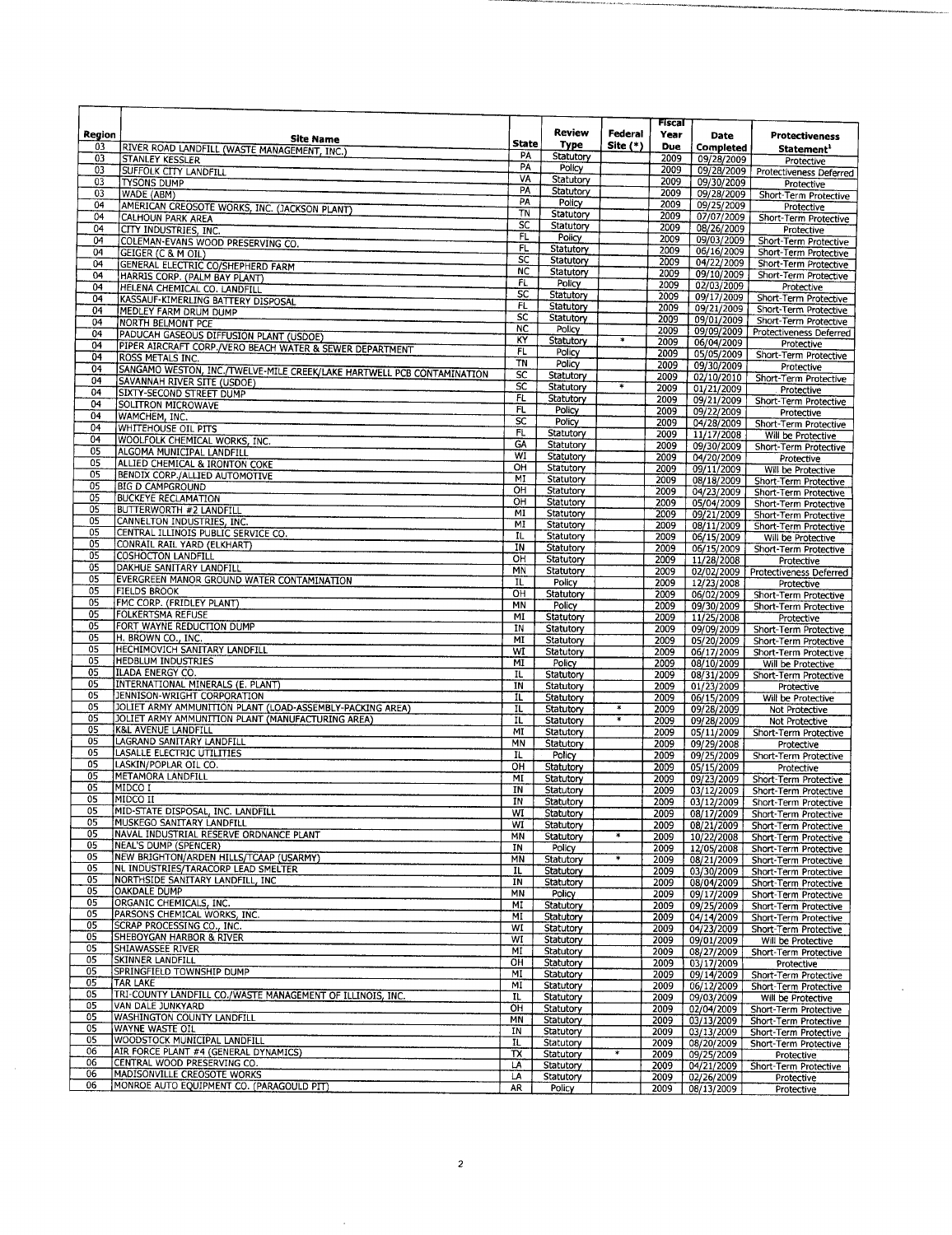| Region<br>Federal<br>Year<br><b>Date</b><br><b>Protectiveness</b><br><b>Site Name</b><br><b>State</b><br>Type<br>06<br>Site (*)<br>SOUTH 8TH STREET LANDFILL<br>Due<br>Completed<br>Statement <sup>1</sup><br><b>AR</b><br>Statutory<br>06<br>VERTAC, INC.<br>2009<br>06/16/2009<br>Protective<br><b>AR</b><br>07<br>Statutory<br>57TH AND NORTH BROADWAY STREETS SITE<br>2009<br>11/20/2008<br>Short-Term Protective<br>KS<br>$\overline{07}$<br>Statutory<br>2009<br>BEE CEE MANUFACTURING CO.<br>06/30/2009<br>Protective<br><b>MO</b><br>Statutory<br>07<br>2009<br>CHEMPLEX CO.<br>07/30/2009<br>Protectiveness Deferred<br>IA<br>Statutory<br>07<br>2009<br>06/05/2009<br>JEFFERSON BARRACKS (EX) POST DUMPING GROUNDS<br>Protective<br><b>MO</b><br>Discretionary<br>07<br>2009<br>08/28/2009<br>LEE CHEMICAL<br>Protective<br><b>MO</b><br>Statutory<br>07<br>2009<br>07/31/2009<br><b>MCGRAW EDISON</b><br>Protective<br><b>IA</b><br>Policy<br>07<br>2009<br>07/27/2009<br><b>MISSOURI ELECTRIC WORKS</b><br>Short-Term Protective<br><b>MO</b><br>Statutory<br>2009<br>07<br>08/14/2009<br>Protectiveness Deferred<br>NEBRASKA ORDNANCE PLANT (FORMER)<br><b>NE</b><br>Discretionary<br>2009<br>$\overline{07}$<br>09/16/2009<br>PESTER REFINERY CO.<br>Short-Term Protective<br>KS<br>Statutory<br>2009<br>06/30/2009<br>$\overline{07}$<br>Protectiveness Deferred<br><b>QUALITY PLATING</b><br><b>MO</b><br>Policy<br>2009<br>08/20/2009<br>07<br>Protectiveness Deferred<br>VOGEL PAINT & WAX CO.<br>ΙA<br>Statutory<br>2009<br>09/23/2009<br>07<br>Short-Term Protective<br>WAVERLY GROUND WATER CONTAMINATION<br><b>NE</b><br>Policy<br>2009<br>08/13/2009<br>07<br>Protective<br>WHEELING DISPOSAL SERVICE CO., INC., LANDFILL<br>MO<br>Statutory<br>2009<br>05/27/2009<br>Protective<br>07<br>WHITE FARM EQUIPMENT CO. DUMP<br><b>IA</b><br>Statutory<br>2009<br>06/22/2009<br>Protective<br>08<br>ASARCO, INC. (GLOBE PLANT)<br>CO<br>Statutory<br>2009<br>09/23/2009<br>Will be Protective<br>08<br>CENTRAL CITY, CLEAR CREEK<br>$\overline{c}$<br>Statutory<br>2009<br>09/29/2009<br>Protectiveness Deferred<br>08<br>KENNECOTT (SOUTH ZONE)<br>ŧπ<br>Statutory<br>2009<br>09/30/2009<br>Not Protective<br>08<br>MIDVALE SLAG<br>UΤ<br>Statutory<br>2009<br>12/30/2008<br>Protective<br>08<br>MYSTERY BRIDGE RD/U.S. HIGHWAY 20<br>WY<br>Statutory<br>2009<br>09/30/2009<br>Protective<br>08<br>PALLAS YARD<br>$\overline{\mathtt{u}^{\mathtt{r}}}$<br>Discretionary<br>2009<br>09/29/2009<br>Protective<br>08<br>SHARON STEEL CORP. (MIDVALE TAILINGS)<br>UT<br>Statutory<br>2009<br>09/21/2009<br>Protective<br>08<br>VASQUEZ BOULEVARD AND I-70<br>$\overline{c}$<br>Statutory<br>2009<br>09/30/2009<br>Not Protective<br>09<br>ADVANCED MICRO DEVICES, INC.<br>CA<br>Policy<br>2009<br>09/30/2009<br>Short-Term Protective<br>09<br>ADVANCED MICRO DEVICES, INC. (BUILDING 915)<br>CA<br>Policy<br>2009<br>09/30/2009<br>Protectiveness Deferred<br>09<br><b>ANDERSEN AIR FORCE BASE</b><br>GU<br>Statutory<br>¥<br>2009<br>09/28/2009<br>Protective<br>09<br>CASTLE AIR FORCE BASE (6 AREAS)<br>CÄ<br>¥<br>Statutory<br>2009<br>03/11/2009<br>Protective<br>09<br>FAIRCHILD SEMICONDUCTOR CORP. (MOUNTAIN VIEW PLANT)<br>CA<br>Policy<br>2009<br>09/30/2009<br>Not Protective<br>$\overline{09}$<br>FAIRCHILD SEMICONDUCTOR CORP. (SOUTH SAN JOSE PLANT)<br>CA<br>Policy<br>2009<br>09/30/2009<br>Short-Term Protective<br>09<br><b>INDUSTRIAL WASTE PROCESSING</b><br>CÂ<br>Policy<br>2009<br>09/29/2009<br>Short-Term Protective<br>09<br>INTEL CORP. (MOUNTAIN VIEW PLANT)<br>CA<br>Policy<br>2009<br>09/30/2009<br><b>Not Protective</b><br>09<br>LAWRENCE LIVERMORE NATL LAB (SITE 300) (USDOE)<br><b>CA</b><br>¥<br>Statutory<br>2009<br>01/12/2009<br>Protective<br>09<br>MARCH AIR FORCE BASE<br>CA<br>Statutory<br>*<br>2009<br>09/30/2009<br>Short-Term Protective<br>09<br>MCCLELLAN AIR FORCE BASE (GROUND WATER CONTAMINATION)<br>CA<br>$\overline{\ast}$<br>Statutory<br>2009<br>09/29/2009<br>Will be Protective<br>09<br>MONOLITHIC MEMORIES<br>CA<br>Policy<br>2009<br>09/30/2009<br>Protectiveness Deferred<br>09<br>RAYTHEON CORP.<br><b>CA</b><br>Policy<br>2009<br>09/30/2009<br>Not Protective<br>09<br>SHARPE ARMY DEPOT<br>CA<br>¥<br>Statutory<br>2009<br>09/24/2009<br>Short-Term Protective<br>09<br>SPECTRA-PHYSICS, INC.<br>$\overline{c}$<br>Policy<br>2009<br>09/30/2009<br>Short-Term Protective<br>09<br>TELEDYNE SEMICONDUCTOR<br>ĆÄ<br>Policy<br>2009<br>09/30/2009<br>Protectiveness Deferred<br>09<br>TREASURE ISLAND NAVAL STATION-HUNTERS POINT ANNEX<br>CA<br>¥<br>Statutory<br>2009<br>12/03/2008<br>Will be Protective<br>09<br>TRW MICROWAVE, INC (BUILDING 825)<br>$\overline{CA}$<br>Policy<br>2009<br>09/30/2009<br>Short-Term Protective<br>09<br>VALLEY WOOD PRESERVING, INC.<br>$\overline{CA}$<br>Statutory<br>2009<br>09/24/2009<br>Protective<br>09<br>WASTE DISPOSAL, INC.<br><b>CA</b><br>Statutory<br>2009<br>09/04/2009<br>Protective<br>10<br>AMERICAN CROSSARM & CONDUIT CO.<br>WA<br>Statutory<br>2009<br>09/30/2009<br><b>Protectiveness Deferred</b><br>10<br><b>ARCTIC SURPLUS</b><br>AK<br>2009<br>Statutory<br>12/18/2008<br>Protective<br>10<br>BONNEVILLE POWER ADMINISTRATION ROSS COMPLEX (USDOE)<br>UT<br>$\overline{\ast}$<br>Statutory<br>2009<br>09/02/2009<br>Protective<br>10<br><b>COLBERT LANDFILL</b><br><b>WA</b><br>Statutory<br>2009<br>09/30/2009<br>Short-Term Protective<br>10<br>ELMENDORF AIR FORCE BASE<br>AK<br>Ŧ<br>Statutory<br>2009<br>03/17/2009<br>Will be Protective<br>10<br>IDAHO NATIONAL ENGINEERING LABORATORY (USDOE)<br>$\overline{ID}$<br>¥<br>Statutory<br>2009<br>12/21/2006<br>Protective<br>10<br>NAVAL AIR STATION, WHIDBEY ISLAND (AULT FIELD)<br>WA<br>¥<br>Statutory<br>2009<br>09/30/2009<br>Short-Term Protective<br>10<br>NAVAL AIR STATION, WHIDBEY ISLAND (SEAPLANE BASE)<br><b>WA</b><br>₮<br>Statutory<br>2009<br>09/30/2009<br>Protective<br>10<br>OLD NAVY DUMP/MANCHESTER LABORATORY (USEPA/NOAA)<br>¥<br><b>WA</b><br>Statutory<br>2009<br>09/28/2009   Protectiveness Deferred<br>$\overline{10}$<br>PACIFIC SOUND RESOURCES<br><b>WA</b><br>Statutory<br>2009<br>09/29/2009<br>Protectiveness Deferred<br>10<br>TRIUMPH MINE TAILINGS PILES<br>ID<br>Statutory<br>2009<br>06/05/2009<br>Will be Protective |  |               | Fiscal |  |
|-----------------------------------------------------------------------------------------------------------------------------------------------------------------------------------------------------------------------------------------------------------------------------------------------------------------------------------------------------------------------------------------------------------------------------------------------------------------------------------------------------------------------------------------------------------------------------------------------------------------------------------------------------------------------------------------------------------------------------------------------------------------------------------------------------------------------------------------------------------------------------------------------------------------------------------------------------------------------------------------------------------------------------------------------------------------------------------------------------------------------------------------------------------------------------------------------------------------------------------------------------------------------------------------------------------------------------------------------------------------------------------------------------------------------------------------------------------------------------------------------------------------------------------------------------------------------------------------------------------------------------------------------------------------------------------------------------------------------------------------------------------------------------------------------------------------------------------------------------------------------------------------------------------------------------------------------------------------------------------------------------------------------------------------------------------------------------------------------------------------------------------------------------------------------------------------------------------------------------------------------------------------------------------------------------------------------------------------------------------------------------------------------------------------------------------------------------------------------------------------------------------------------------------------------------------------------------------------------------------------------------------------------------------------------------------------------------------------------------------------------------------------------------------------------------------------------------------------------------------------------------------------------------------------------------------------------------------------------------------------------------------------------------------------------------------------------------------------------------------------------------------------------------------------------------------------------------------------------------------------------------------------------------------------------------------------------------------------------------------------------------------------------------------------------------------------------------------------------------------------------------------------------------------------------------------------------------------------------------------------------------------------------------------------------------------------------------------------------------------------------------------------------------------------------------------------------------------------------------------------------------------------------------------------------------------------------------------------------------------------------------------------------------------------------------------------------------------------------------------------------------------------------------------------------------------------------------------------------------------------------------------------------------------------------------------------------------------------------------------------------------------------------------------------------------------------------------------------------------------------------------------------------------------------------------------------------------------------------------------------------------------------------------------------------------------------------------------------------------------------------------------------------------------------------------------------------------------------------------------------------------------------------------------------------------------------------------------------------------------------------------------------------------------------------------------------------------------------------------------------------------------------------------------------------------------------------------------------------------------------------------------------------------------------------------------------------------------------------------------------------------------------------------------------------------------------------------------------------------------------------------------------------------------------------------------------------------------------------------------------------------------------------------------------------------------------------------------------------------------------------------------------------------------------------------------------------------------------------------------------------------------------------------------------------------------------------------------------------------------------------------------------------------------------------------------------------------------------------------------------------------------------------------------------------------------------------------------------------------------------------------------------------------------------------------------------------------------------------------------------|--|---------------|--------|--|
|                                                                                                                                                                                                                                                                                                                                                                                                                                                                                                                                                                                                                                                                                                                                                                                                                                                                                                                                                                                                                                                                                                                                                                                                                                                                                                                                                                                                                                                                                                                                                                                                                                                                                                                                                                                                                                                                                                                                                                                                                                                                                                                                                                                                                                                                                                                                                                                                                                                                                                                                                                                                                                                                                                                                                                                                                                                                                                                                                                                                                                                                                                                                                                                                                                                                                                                                                                                                                                                                                                                                                                                                                                                                                                                                                                                                                                                                                                                                                                                                                                                                                                                                                                                                                                                                                                                                                                                                                                                                                                                                                                                                                                                                                                                                                                                                                                                                                                                                                                                                                                                                                                                                                                                                                                                                                                                                                                                                                                                                                                                                                                                                                                                                                                                                                                                                                                                                                                                                                                                                                                                                                                                                                                                                                                                                                                                                                                 |  | <b>Review</b> |        |  |
|                                                                                                                                                                                                                                                                                                                                                                                                                                                                                                                                                                                                                                                                                                                                                                                                                                                                                                                                                                                                                                                                                                                                                                                                                                                                                                                                                                                                                                                                                                                                                                                                                                                                                                                                                                                                                                                                                                                                                                                                                                                                                                                                                                                                                                                                                                                                                                                                                                                                                                                                                                                                                                                                                                                                                                                                                                                                                                                                                                                                                                                                                                                                                                                                                                                                                                                                                                                                                                                                                                                                                                                                                                                                                                                                                                                                                                                                                                                                                                                                                                                                                                                                                                                                                                                                                                                                                                                                                                                                                                                                                                                                                                                                                                                                                                                                                                                                                                                                                                                                                                                                                                                                                                                                                                                                                                                                                                                                                                                                                                                                                                                                                                                                                                                                                                                                                                                                                                                                                                                                                                                                                                                                                                                                                                                                                                                                                                 |  |               |        |  |
|                                                                                                                                                                                                                                                                                                                                                                                                                                                                                                                                                                                                                                                                                                                                                                                                                                                                                                                                                                                                                                                                                                                                                                                                                                                                                                                                                                                                                                                                                                                                                                                                                                                                                                                                                                                                                                                                                                                                                                                                                                                                                                                                                                                                                                                                                                                                                                                                                                                                                                                                                                                                                                                                                                                                                                                                                                                                                                                                                                                                                                                                                                                                                                                                                                                                                                                                                                                                                                                                                                                                                                                                                                                                                                                                                                                                                                                                                                                                                                                                                                                                                                                                                                                                                                                                                                                                                                                                                                                                                                                                                                                                                                                                                                                                                                                                                                                                                                                                                                                                                                                                                                                                                                                                                                                                                                                                                                                                                                                                                                                                                                                                                                                                                                                                                                                                                                                                                                                                                                                                                                                                                                                                                                                                                                                                                                                                                                 |  |               |        |  |
|                                                                                                                                                                                                                                                                                                                                                                                                                                                                                                                                                                                                                                                                                                                                                                                                                                                                                                                                                                                                                                                                                                                                                                                                                                                                                                                                                                                                                                                                                                                                                                                                                                                                                                                                                                                                                                                                                                                                                                                                                                                                                                                                                                                                                                                                                                                                                                                                                                                                                                                                                                                                                                                                                                                                                                                                                                                                                                                                                                                                                                                                                                                                                                                                                                                                                                                                                                                                                                                                                                                                                                                                                                                                                                                                                                                                                                                                                                                                                                                                                                                                                                                                                                                                                                                                                                                                                                                                                                                                                                                                                                                                                                                                                                                                                                                                                                                                                                                                                                                                                                                                                                                                                                                                                                                                                                                                                                                                                                                                                                                                                                                                                                                                                                                                                                                                                                                                                                                                                                                                                                                                                                                                                                                                                                                                                                                                                                 |  |               |        |  |
|                                                                                                                                                                                                                                                                                                                                                                                                                                                                                                                                                                                                                                                                                                                                                                                                                                                                                                                                                                                                                                                                                                                                                                                                                                                                                                                                                                                                                                                                                                                                                                                                                                                                                                                                                                                                                                                                                                                                                                                                                                                                                                                                                                                                                                                                                                                                                                                                                                                                                                                                                                                                                                                                                                                                                                                                                                                                                                                                                                                                                                                                                                                                                                                                                                                                                                                                                                                                                                                                                                                                                                                                                                                                                                                                                                                                                                                                                                                                                                                                                                                                                                                                                                                                                                                                                                                                                                                                                                                                                                                                                                                                                                                                                                                                                                                                                                                                                                                                                                                                                                                                                                                                                                                                                                                                                                                                                                                                                                                                                                                                                                                                                                                                                                                                                                                                                                                                                                                                                                                                                                                                                                                                                                                                                                                                                                                                                                 |  |               |        |  |
|                                                                                                                                                                                                                                                                                                                                                                                                                                                                                                                                                                                                                                                                                                                                                                                                                                                                                                                                                                                                                                                                                                                                                                                                                                                                                                                                                                                                                                                                                                                                                                                                                                                                                                                                                                                                                                                                                                                                                                                                                                                                                                                                                                                                                                                                                                                                                                                                                                                                                                                                                                                                                                                                                                                                                                                                                                                                                                                                                                                                                                                                                                                                                                                                                                                                                                                                                                                                                                                                                                                                                                                                                                                                                                                                                                                                                                                                                                                                                                                                                                                                                                                                                                                                                                                                                                                                                                                                                                                                                                                                                                                                                                                                                                                                                                                                                                                                                                                                                                                                                                                                                                                                                                                                                                                                                                                                                                                                                                                                                                                                                                                                                                                                                                                                                                                                                                                                                                                                                                                                                                                                                                                                                                                                                                                                                                                                                                 |  |               |        |  |
|                                                                                                                                                                                                                                                                                                                                                                                                                                                                                                                                                                                                                                                                                                                                                                                                                                                                                                                                                                                                                                                                                                                                                                                                                                                                                                                                                                                                                                                                                                                                                                                                                                                                                                                                                                                                                                                                                                                                                                                                                                                                                                                                                                                                                                                                                                                                                                                                                                                                                                                                                                                                                                                                                                                                                                                                                                                                                                                                                                                                                                                                                                                                                                                                                                                                                                                                                                                                                                                                                                                                                                                                                                                                                                                                                                                                                                                                                                                                                                                                                                                                                                                                                                                                                                                                                                                                                                                                                                                                                                                                                                                                                                                                                                                                                                                                                                                                                                                                                                                                                                                                                                                                                                                                                                                                                                                                                                                                                                                                                                                                                                                                                                                                                                                                                                                                                                                                                                                                                                                                                                                                                                                                                                                                                                                                                                                                                                 |  |               |        |  |
|                                                                                                                                                                                                                                                                                                                                                                                                                                                                                                                                                                                                                                                                                                                                                                                                                                                                                                                                                                                                                                                                                                                                                                                                                                                                                                                                                                                                                                                                                                                                                                                                                                                                                                                                                                                                                                                                                                                                                                                                                                                                                                                                                                                                                                                                                                                                                                                                                                                                                                                                                                                                                                                                                                                                                                                                                                                                                                                                                                                                                                                                                                                                                                                                                                                                                                                                                                                                                                                                                                                                                                                                                                                                                                                                                                                                                                                                                                                                                                                                                                                                                                                                                                                                                                                                                                                                                                                                                                                                                                                                                                                                                                                                                                                                                                                                                                                                                                                                                                                                                                                                                                                                                                                                                                                                                                                                                                                                                                                                                                                                                                                                                                                                                                                                                                                                                                                                                                                                                                                                                                                                                                                                                                                                                                                                                                                                                                 |  |               |        |  |
|                                                                                                                                                                                                                                                                                                                                                                                                                                                                                                                                                                                                                                                                                                                                                                                                                                                                                                                                                                                                                                                                                                                                                                                                                                                                                                                                                                                                                                                                                                                                                                                                                                                                                                                                                                                                                                                                                                                                                                                                                                                                                                                                                                                                                                                                                                                                                                                                                                                                                                                                                                                                                                                                                                                                                                                                                                                                                                                                                                                                                                                                                                                                                                                                                                                                                                                                                                                                                                                                                                                                                                                                                                                                                                                                                                                                                                                                                                                                                                                                                                                                                                                                                                                                                                                                                                                                                                                                                                                                                                                                                                                                                                                                                                                                                                                                                                                                                                                                                                                                                                                                                                                                                                                                                                                                                                                                                                                                                                                                                                                                                                                                                                                                                                                                                                                                                                                                                                                                                                                                                                                                                                                                                                                                                                                                                                                                                                 |  |               |        |  |
|                                                                                                                                                                                                                                                                                                                                                                                                                                                                                                                                                                                                                                                                                                                                                                                                                                                                                                                                                                                                                                                                                                                                                                                                                                                                                                                                                                                                                                                                                                                                                                                                                                                                                                                                                                                                                                                                                                                                                                                                                                                                                                                                                                                                                                                                                                                                                                                                                                                                                                                                                                                                                                                                                                                                                                                                                                                                                                                                                                                                                                                                                                                                                                                                                                                                                                                                                                                                                                                                                                                                                                                                                                                                                                                                                                                                                                                                                                                                                                                                                                                                                                                                                                                                                                                                                                                                                                                                                                                                                                                                                                                                                                                                                                                                                                                                                                                                                                                                                                                                                                                                                                                                                                                                                                                                                                                                                                                                                                                                                                                                                                                                                                                                                                                                                                                                                                                                                                                                                                                                                                                                                                                                                                                                                                                                                                                                                                 |  |               |        |  |
|                                                                                                                                                                                                                                                                                                                                                                                                                                                                                                                                                                                                                                                                                                                                                                                                                                                                                                                                                                                                                                                                                                                                                                                                                                                                                                                                                                                                                                                                                                                                                                                                                                                                                                                                                                                                                                                                                                                                                                                                                                                                                                                                                                                                                                                                                                                                                                                                                                                                                                                                                                                                                                                                                                                                                                                                                                                                                                                                                                                                                                                                                                                                                                                                                                                                                                                                                                                                                                                                                                                                                                                                                                                                                                                                                                                                                                                                                                                                                                                                                                                                                                                                                                                                                                                                                                                                                                                                                                                                                                                                                                                                                                                                                                                                                                                                                                                                                                                                                                                                                                                                                                                                                                                                                                                                                                                                                                                                                                                                                                                                                                                                                                                                                                                                                                                                                                                                                                                                                                                                                                                                                                                                                                                                                                                                                                                                                                 |  |               |        |  |
|                                                                                                                                                                                                                                                                                                                                                                                                                                                                                                                                                                                                                                                                                                                                                                                                                                                                                                                                                                                                                                                                                                                                                                                                                                                                                                                                                                                                                                                                                                                                                                                                                                                                                                                                                                                                                                                                                                                                                                                                                                                                                                                                                                                                                                                                                                                                                                                                                                                                                                                                                                                                                                                                                                                                                                                                                                                                                                                                                                                                                                                                                                                                                                                                                                                                                                                                                                                                                                                                                                                                                                                                                                                                                                                                                                                                                                                                                                                                                                                                                                                                                                                                                                                                                                                                                                                                                                                                                                                                                                                                                                                                                                                                                                                                                                                                                                                                                                                                                                                                                                                                                                                                                                                                                                                                                                                                                                                                                                                                                                                                                                                                                                                                                                                                                                                                                                                                                                                                                                                                                                                                                                                                                                                                                                                                                                                                                                 |  |               |        |  |
|                                                                                                                                                                                                                                                                                                                                                                                                                                                                                                                                                                                                                                                                                                                                                                                                                                                                                                                                                                                                                                                                                                                                                                                                                                                                                                                                                                                                                                                                                                                                                                                                                                                                                                                                                                                                                                                                                                                                                                                                                                                                                                                                                                                                                                                                                                                                                                                                                                                                                                                                                                                                                                                                                                                                                                                                                                                                                                                                                                                                                                                                                                                                                                                                                                                                                                                                                                                                                                                                                                                                                                                                                                                                                                                                                                                                                                                                                                                                                                                                                                                                                                                                                                                                                                                                                                                                                                                                                                                                                                                                                                                                                                                                                                                                                                                                                                                                                                                                                                                                                                                                                                                                                                                                                                                                                                                                                                                                                                                                                                                                                                                                                                                                                                                                                                                                                                                                                                                                                                                                                                                                                                                                                                                                                                                                                                                                                                 |  |               |        |  |
|                                                                                                                                                                                                                                                                                                                                                                                                                                                                                                                                                                                                                                                                                                                                                                                                                                                                                                                                                                                                                                                                                                                                                                                                                                                                                                                                                                                                                                                                                                                                                                                                                                                                                                                                                                                                                                                                                                                                                                                                                                                                                                                                                                                                                                                                                                                                                                                                                                                                                                                                                                                                                                                                                                                                                                                                                                                                                                                                                                                                                                                                                                                                                                                                                                                                                                                                                                                                                                                                                                                                                                                                                                                                                                                                                                                                                                                                                                                                                                                                                                                                                                                                                                                                                                                                                                                                                                                                                                                                                                                                                                                                                                                                                                                                                                                                                                                                                                                                                                                                                                                                                                                                                                                                                                                                                                                                                                                                                                                                                                                                                                                                                                                                                                                                                                                                                                                                                                                                                                                                                                                                                                                                                                                                                                                                                                                                                                 |  |               |        |  |
|                                                                                                                                                                                                                                                                                                                                                                                                                                                                                                                                                                                                                                                                                                                                                                                                                                                                                                                                                                                                                                                                                                                                                                                                                                                                                                                                                                                                                                                                                                                                                                                                                                                                                                                                                                                                                                                                                                                                                                                                                                                                                                                                                                                                                                                                                                                                                                                                                                                                                                                                                                                                                                                                                                                                                                                                                                                                                                                                                                                                                                                                                                                                                                                                                                                                                                                                                                                                                                                                                                                                                                                                                                                                                                                                                                                                                                                                                                                                                                                                                                                                                                                                                                                                                                                                                                                                                                                                                                                                                                                                                                                                                                                                                                                                                                                                                                                                                                                                                                                                                                                                                                                                                                                                                                                                                                                                                                                                                                                                                                                                                                                                                                                                                                                                                                                                                                                                                                                                                                                                                                                                                                                                                                                                                                                                                                                                                                 |  |               |        |  |
|                                                                                                                                                                                                                                                                                                                                                                                                                                                                                                                                                                                                                                                                                                                                                                                                                                                                                                                                                                                                                                                                                                                                                                                                                                                                                                                                                                                                                                                                                                                                                                                                                                                                                                                                                                                                                                                                                                                                                                                                                                                                                                                                                                                                                                                                                                                                                                                                                                                                                                                                                                                                                                                                                                                                                                                                                                                                                                                                                                                                                                                                                                                                                                                                                                                                                                                                                                                                                                                                                                                                                                                                                                                                                                                                                                                                                                                                                                                                                                                                                                                                                                                                                                                                                                                                                                                                                                                                                                                                                                                                                                                                                                                                                                                                                                                                                                                                                                                                                                                                                                                                                                                                                                                                                                                                                                                                                                                                                                                                                                                                                                                                                                                                                                                                                                                                                                                                                                                                                                                                                                                                                                                                                                                                                                                                                                                                                                 |  |               |        |  |
|                                                                                                                                                                                                                                                                                                                                                                                                                                                                                                                                                                                                                                                                                                                                                                                                                                                                                                                                                                                                                                                                                                                                                                                                                                                                                                                                                                                                                                                                                                                                                                                                                                                                                                                                                                                                                                                                                                                                                                                                                                                                                                                                                                                                                                                                                                                                                                                                                                                                                                                                                                                                                                                                                                                                                                                                                                                                                                                                                                                                                                                                                                                                                                                                                                                                                                                                                                                                                                                                                                                                                                                                                                                                                                                                                                                                                                                                                                                                                                                                                                                                                                                                                                                                                                                                                                                                                                                                                                                                                                                                                                                                                                                                                                                                                                                                                                                                                                                                                                                                                                                                                                                                                                                                                                                                                                                                                                                                                                                                                                                                                                                                                                                                                                                                                                                                                                                                                                                                                                                                                                                                                                                                                                                                                                                                                                                                                                 |  |               |        |  |
|                                                                                                                                                                                                                                                                                                                                                                                                                                                                                                                                                                                                                                                                                                                                                                                                                                                                                                                                                                                                                                                                                                                                                                                                                                                                                                                                                                                                                                                                                                                                                                                                                                                                                                                                                                                                                                                                                                                                                                                                                                                                                                                                                                                                                                                                                                                                                                                                                                                                                                                                                                                                                                                                                                                                                                                                                                                                                                                                                                                                                                                                                                                                                                                                                                                                                                                                                                                                                                                                                                                                                                                                                                                                                                                                                                                                                                                                                                                                                                                                                                                                                                                                                                                                                                                                                                                                                                                                                                                                                                                                                                                                                                                                                                                                                                                                                                                                                                                                                                                                                                                                                                                                                                                                                                                                                                                                                                                                                                                                                                                                                                                                                                                                                                                                                                                                                                                                                                                                                                                                                                                                                                                                                                                                                                                                                                                                                                 |  |               |        |  |
|                                                                                                                                                                                                                                                                                                                                                                                                                                                                                                                                                                                                                                                                                                                                                                                                                                                                                                                                                                                                                                                                                                                                                                                                                                                                                                                                                                                                                                                                                                                                                                                                                                                                                                                                                                                                                                                                                                                                                                                                                                                                                                                                                                                                                                                                                                                                                                                                                                                                                                                                                                                                                                                                                                                                                                                                                                                                                                                                                                                                                                                                                                                                                                                                                                                                                                                                                                                                                                                                                                                                                                                                                                                                                                                                                                                                                                                                                                                                                                                                                                                                                                                                                                                                                                                                                                                                                                                                                                                                                                                                                                                                                                                                                                                                                                                                                                                                                                                                                                                                                                                                                                                                                                                                                                                                                                                                                                                                                                                                                                                                                                                                                                                                                                                                                                                                                                                                                                                                                                                                                                                                                                                                                                                                                                                                                                                                                                 |  |               |        |  |
|                                                                                                                                                                                                                                                                                                                                                                                                                                                                                                                                                                                                                                                                                                                                                                                                                                                                                                                                                                                                                                                                                                                                                                                                                                                                                                                                                                                                                                                                                                                                                                                                                                                                                                                                                                                                                                                                                                                                                                                                                                                                                                                                                                                                                                                                                                                                                                                                                                                                                                                                                                                                                                                                                                                                                                                                                                                                                                                                                                                                                                                                                                                                                                                                                                                                                                                                                                                                                                                                                                                                                                                                                                                                                                                                                                                                                                                                                                                                                                                                                                                                                                                                                                                                                                                                                                                                                                                                                                                                                                                                                                                                                                                                                                                                                                                                                                                                                                                                                                                                                                                                                                                                                                                                                                                                                                                                                                                                                                                                                                                                                                                                                                                                                                                                                                                                                                                                                                                                                                                                                                                                                                                                                                                                                                                                                                                                                                 |  |               |        |  |
|                                                                                                                                                                                                                                                                                                                                                                                                                                                                                                                                                                                                                                                                                                                                                                                                                                                                                                                                                                                                                                                                                                                                                                                                                                                                                                                                                                                                                                                                                                                                                                                                                                                                                                                                                                                                                                                                                                                                                                                                                                                                                                                                                                                                                                                                                                                                                                                                                                                                                                                                                                                                                                                                                                                                                                                                                                                                                                                                                                                                                                                                                                                                                                                                                                                                                                                                                                                                                                                                                                                                                                                                                                                                                                                                                                                                                                                                                                                                                                                                                                                                                                                                                                                                                                                                                                                                                                                                                                                                                                                                                                                                                                                                                                                                                                                                                                                                                                                                                                                                                                                                                                                                                                                                                                                                                                                                                                                                                                                                                                                                                                                                                                                                                                                                                                                                                                                                                                                                                                                                                                                                                                                                                                                                                                                                                                                                                                 |  |               |        |  |
|                                                                                                                                                                                                                                                                                                                                                                                                                                                                                                                                                                                                                                                                                                                                                                                                                                                                                                                                                                                                                                                                                                                                                                                                                                                                                                                                                                                                                                                                                                                                                                                                                                                                                                                                                                                                                                                                                                                                                                                                                                                                                                                                                                                                                                                                                                                                                                                                                                                                                                                                                                                                                                                                                                                                                                                                                                                                                                                                                                                                                                                                                                                                                                                                                                                                                                                                                                                                                                                                                                                                                                                                                                                                                                                                                                                                                                                                                                                                                                                                                                                                                                                                                                                                                                                                                                                                                                                                                                                                                                                                                                                                                                                                                                                                                                                                                                                                                                                                                                                                                                                                                                                                                                                                                                                                                                                                                                                                                                                                                                                                                                                                                                                                                                                                                                                                                                                                                                                                                                                                                                                                                                                                                                                                                                                                                                                                                                 |  |               |        |  |
|                                                                                                                                                                                                                                                                                                                                                                                                                                                                                                                                                                                                                                                                                                                                                                                                                                                                                                                                                                                                                                                                                                                                                                                                                                                                                                                                                                                                                                                                                                                                                                                                                                                                                                                                                                                                                                                                                                                                                                                                                                                                                                                                                                                                                                                                                                                                                                                                                                                                                                                                                                                                                                                                                                                                                                                                                                                                                                                                                                                                                                                                                                                                                                                                                                                                                                                                                                                                                                                                                                                                                                                                                                                                                                                                                                                                                                                                                                                                                                                                                                                                                                                                                                                                                                                                                                                                                                                                                                                                                                                                                                                                                                                                                                                                                                                                                                                                                                                                                                                                                                                                                                                                                                                                                                                                                                                                                                                                                                                                                                                                                                                                                                                                                                                                                                                                                                                                                                                                                                                                                                                                                                                                                                                                                                                                                                                                                                 |  |               |        |  |
|                                                                                                                                                                                                                                                                                                                                                                                                                                                                                                                                                                                                                                                                                                                                                                                                                                                                                                                                                                                                                                                                                                                                                                                                                                                                                                                                                                                                                                                                                                                                                                                                                                                                                                                                                                                                                                                                                                                                                                                                                                                                                                                                                                                                                                                                                                                                                                                                                                                                                                                                                                                                                                                                                                                                                                                                                                                                                                                                                                                                                                                                                                                                                                                                                                                                                                                                                                                                                                                                                                                                                                                                                                                                                                                                                                                                                                                                                                                                                                                                                                                                                                                                                                                                                                                                                                                                                                                                                                                                                                                                                                                                                                                                                                                                                                                                                                                                                                                                                                                                                                                                                                                                                                                                                                                                                                                                                                                                                                                                                                                                                                                                                                                                                                                                                                                                                                                                                                                                                                                                                                                                                                                                                                                                                                                                                                                                                                 |  |               |        |  |
|                                                                                                                                                                                                                                                                                                                                                                                                                                                                                                                                                                                                                                                                                                                                                                                                                                                                                                                                                                                                                                                                                                                                                                                                                                                                                                                                                                                                                                                                                                                                                                                                                                                                                                                                                                                                                                                                                                                                                                                                                                                                                                                                                                                                                                                                                                                                                                                                                                                                                                                                                                                                                                                                                                                                                                                                                                                                                                                                                                                                                                                                                                                                                                                                                                                                                                                                                                                                                                                                                                                                                                                                                                                                                                                                                                                                                                                                                                                                                                                                                                                                                                                                                                                                                                                                                                                                                                                                                                                                                                                                                                                                                                                                                                                                                                                                                                                                                                                                                                                                                                                                                                                                                                                                                                                                                                                                                                                                                                                                                                                                                                                                                                                                                                                                                                                                                                                                                                                                                                                                                                                                                                                                                                                                                                                                                                                                                                 |  |               |        |  |
|                                                                                                                                                                                                                                                                                                                                                                                                                                                                                                                                                                                                                                                                                                                                                                                                                                                                                                                                                                                                                                                                                                                                                                                                                                                                                                                                                                                                                                                                                                                                                                                                                                                                                                                                                                                                                                                                                                                                                                                                                                                                                                                                                                                                                                                                                                                                                                                                                                                                                                                                                                                                                                                                                                                                                                                                                                                                                                                                                                                                                                                                                                                                                                                                                                                                                                                                                                                                                                                                                                                                                                                                                                                                                                                                                                                                                                                                                                                                                                                                                                                                                                                                                                                                                                                                                                                                                                                                                                                                                                                                                                                                                                                                                                                                                                                                                                                                                                                                                                                                                                                                                                                                                                                                                                                                                                                                                                                                                                                                                                                                                                                                                                                                                                                                                                                                                                                                                                                                                                                                                                                                                                                                                                                                                                                                                                                                                                 |  |               |        |  |
|                                                                                                                                                                                                                                                                                                                                                                                                                                                                                                                                                                                                                                                                                                                                                                                                                                                                                                                                                                                                                                                                                                                                                                                                                                                                                                                                                                                                                                                                                                                                                                                                                                                                                                                                                                                                                                                                                                                                                                                                                                                                                                                                                                                                                                                                                                                                                                                                                                                                                                                                                                                                                                                                                                                                                                                                                                                                                                                                                                                                                                                                                                                                                                                                                                                                                                                                                                                                                                                                                                                                                                                                                                                                                                                                                                                                                                                                                                                                                                                                                                                                                                                                                                                                                                                                                                                                                                                                                                                                                                                                                                                                                                                                                                                                                                                                                                                                                                                                                                                                                                                                                                                                                                                                                                                                                                                                                                                                                                                                                                                                                                                                                                                                                                                                                                                                                                                                                                                                                                                                                                                                                                                                                                                                                                                                                                                                                                 |  |               |        |  |
|                                                                                                                                                                                                                                                                                                                                                                                                                                                                                                                                                                                                                                                                                                                                                                                                                                                                                                                                                                                                                                                                                                                                                                                                                                                                                                                                                                                                                                                                                                                                                                                                                                                                                                                                                                                                                                                                                                                                                                                                                                                                                                                                                                                                                                                                                                                                                                                                                                                                                                                                                                                                                                                                                                                                                                                                                                                                                                                                                                                                                                                                                                                                                                                                                                                                                                                                                                                                                                                                                                                                                                                                                                                                                                                                                                                                                                                                                                                                                                                                                                                                                                                                                                                                                                                                                                                                                                                                                                                                                                                                                                                                                                                                                                                                                                                                                                                                                                                                                                                                                                                                                                                                                                                                                                                                                                                                                                                                                                                                                                                                                                                                                                                                                                                                                                                                                                                                                                                                                                                                                                                                                                                                                                                                                                                                                                                                                                 |  |               |        |  |
|                                                                                                                                                                                                                                                                                                                                                                                                                                                                                                                                                                                                                                                                                                                                                                                                                                                                                                                                                                                                                                                                                                                                                                                                                                                                                                                                                                                                                                                                                                                                                                                                                                                                                                                                                                                                                                                                                                                                                                                                                                                                                                                                                                                                                                                                                                                                                                                                                                                                                                                                                                                                                                                                                                                                                                                                                                                                                                                                                                                                                                                                                                                                                                                                                                                                                                                                                                                                                                                                                                                                                                                                                                                                                                                                                                                                                                                                                                                                                                                                                                                                                                                                                                                                                                                                                                                                                                                                                                                                                                                                                                                                                                                                                                                                                                                                                                                                                                                                                                                                                                                                                                                                                                                                                                                                                                                                                                                                                                                                                                                                                                                                                                                                                                                                                                                                                                                                                                                                                                                                                                                                                                                                                                                                                                                                                                                                                                 |  |               |        |  |
|                                                                                                                                                                                                                                                                                                                                                                                                                                                                                                                                                                                                                                                                                                                                                                                                                                                                                                                                                                                                                                                                                                                                                                                                                                                                                                                                                                                                                                                                                                                                                                                                                                                                                                                                                                                                                                                                                                                                                                                                                                                                                                                                                                                                                                                                                                                                                                                                                                                                                                                                                                                                                                                                                                                                                                                                                                                                                                                                                                                                                                                                                                                                                                                                                                                                                                                                                                                                                                                                                                                                                                                                                                                                                                                                                                                                                                                                                                                                                                                                                                                                                                                                                                                                                                                                                                                                                                                                                                                                                                                                                                                                                                                                                                                                                                                                                                                                                                                                                                                                                                                                                                                                                                                                                                                                                                                                                                                                                                                                                                                                                                                                                                                                                                                                                                                                                                                                                                                                                                                                                                                                                                                                                                                                                                                                                                                                                                 |  |               |        |  |
|                                                                                                                                                                                                                                                                                                                                                                                                                                                                                                                                                                                                                                                                                                                                                                                                                                                                                                                                                                                                                                                                                                                                                                                                                                                                                                                                                                                                                                                                                                                                                                                                                                                                                                                                                                                                                                                                                                                                                                                                                                                                                                                                                                                                                                                                                                                                                                                                                                                                                                                                                                                                                                                                                                                                                                                                                                                                                                                                                                                                                                                                                                                                                                                                                                                                                                                                                                                                                                                                                                                                                                                                                                                                                                                                                                                                                                                                                                                                                                                                                                                                                                                                                                                                                                                                                                                                                                                                                                                                                                                                                                                                                                                                                                                                                                                                                                                                                                                                                                                                                                                                                                                                                                                                                                                                                                                                                                                                                                                                                                                                                                                                                                                                                                                                                                                                                                                                                                                                                                                                                                                                                                                                                                                                                                                                                                                                                                 |  |               |        |  |
|                                                                                                                                                                                                                                                                                                                                                                                                                                                                                                                                                                                                                                                                                                                                                                                                                                                                                                                                                                                                                                                                                                                                                                                                                                                                                                                                                                                                                                                                                                                                                                                                                                                                                                                                                                                                                                                                                                                                                                                                                                                                                                                                                                                                                                                                                                                                                                                                                                                                                                                                                                                                                                                                                                                                                                                                                                                                                                                                                                                                                                                                                                                                                                                                                                                                                                                                                                                                                                                                                                                                                                                                                                                                                                                                                                                                                                                                                                                                                                                                                                                                                                                                                                                                                                                                                                                                                                                                                                                                                                                                                                                                                                                                                                                                                                                                                                                                                                                                                                                                                                                                                                                                                                                                                                                                                                                                                                                                                                                                                                                                                                                                                                                                                                                                                                                                                                                                                                                                                                                                                                                                                                                                                                                                                                                                                                                                                                 |  |               |        |  |
|                                                                                                                                                                                                                                                                                                                                                                                                                                                                                                                                                                                                                                                                                                                                                                                                                                                                                                                                                                                                                                                                                                                                                                                                                                                                                                                                                                                                                                                                                                                                                                                                                                                                                                                                                                                                                                                                                                                                                                                                                                                                                                                                                                                                                                                                                                                                                                                                                                                                                                                                                                                                                                                                                                                                                                                                                                                                                                                                                                                                                                                                                                                                                                                                                                                                                                                                                                                                                                                                                                                                                                                                                                                                                                                                                                                                                                                                                                                                                                                                                                                                                                                                                                                                                                                                                                                                                                                                                                                                                                                                                                                                                                                                                                                                                                                                                                                                                                                                                                                                                                                                                                                                                                                                                                                                                                                                                                                                                                                                                                                                                                                                                                                                                                                                                                                                                                                                                                                                                                                                                                                                                                                                                                                                                                                                                                                                                                 |  |               |        |  |
|                                                                                                                                                                                                                                                                                                                                                                                                                                                                                                                                                                                                                                                                                                                                                                                                                                                                                                                                                                                                                                                                                                                                                                                                                                                                                                                                                                                                                                                                                                                                                                                                                                                                                                                                                                                                                                                                                                                                                                                                                                                                                                                                                                                                                                                                                                                                                                                                                                                                                                                                                                                                                                                                                                                                                                                                                                                                                                                                                                                                                                                                                                                                                                                                                                                                                                                                                                                                                                                                                                                                                                                                                                                                                                                                                                                                                                                                                                                                                                                                                                                                                                                                                                                                                                                                                                                                                                                                                                                                                                                                                                                                                                                                                                                                                                                                                                                                                                                                                                                                                                                                                                                                                                                                                                                                                                                                                                                                                                                                                                                                                                                                                                                                                                                                                                                                                                                                                                                                                                                                                                                                                                                                                                                                                                                                                                                                                                 |  |               |        |  |
|                                                                                                                                                                                                                                                                                                                                                                                                                                                                                                                                                                                                                                                                                                                                                                                                                                                                                                                                                                                                                                                                                                                                                                                                                                                                                                                                                                                                                                                                                                                                                                                                                                                                                                                                                                                                                                                                                                                                                                                                                                                                                                                                                                                                                                                                                                                                                                                                                                                                                                                                                                                                                                                                                                                                                                                                                                                                                                                                                                                                                                                                                                                                                                                                                                                                                                                                                                                                                                                                                                                                                                                                                                                                                                                                                                                                                                                                                                                                                                                                                                                                                                                                                                                                                                                                                                                                                                                                                                                                                                                                                                                                                                                                                                                                                                                                                                                                                                                                                                                                                                                                                                                                                                                                                                                                                                                                                                                                                                                                                                                                                                                                                                                                                                                                                                                                                                                                                                                                                                                                                                                                                                                                                                                                                                                                                                                                                                 |  |               |        |  |
|                                                                                                                                                                                                                                                                                                                                                                                                                                                                                                                                                                                                                                                                                                                                                                                                                                                                                                                                                                                                                                                                                                                                                                                                                                                                                                                                                                                                                                                                                                                                                                                                                                                                                                                                                                                                                                                                                                                                                                                                                                                                                                                                                                                                                                                                                                                                                                                                                                                                                                                                                                                                                                                                                                                                                                                                                                                                                                                                                                                                                                                                                                                                                                                                                                                                                                                                                                                                                                                                                                                                                                                                                                                                                                                                                                                                                                                                                                                                                                                                                                                                                                                                                                                                                                                                                                                                                                                                                                                                                                                                                                                                                                                                                                                                                                                                                                                                                                                                                                                                                                                                                                                                                                                                                                                                                                                                                                                                                                                                                                                                                                                                                                                                                                                                                                                                                                                                                                                                                                                                                                                                                                                                                                                                                                                                                                                                                                 |  |               |        |  |
|                                                                                                                                                                                                                                                                                                                                                                                                                                                                                                                                                                                                                                                                                                                                                                                                                                                                                                                                                                                                                                                                                                                                                                                                                                                                                                                                                                                                                                                                                                                                                                                                                                                                                                                                                                                                                                                                                                                                                                                                                                                                                                                                                                                                                                                                                                                                                                                                                                                                                                                                                                                                                                                                                                                                                                                                                                                                                                                                                                                                                                                                                                                                                                                                                                                                                                                                                                                                                                                                                                                                                                                                                                                                                                                                                                                                                                                                                                                                                                                                                                                                                                                                                                                                                                                                                                                                                                                                                                                                                                                                                                                                                                                                                                                                                                                                                                                                                                                                                                                                                                                                                                                                                                                                                                                                                                                                                                                                                                                                                                                                                                                                                                                                                                                                                                                                                                                                                                                                                                                                                                                                                                                                                                                                                                                                                                                                                                 |  |               |        |  |
|                                                                                                                                                                                                                                                                                                                                                                                                                                                                                                                                                                                                                                                                                                                                                                                                                                                                                                                                                                                                                                                                                                                                                                                                                                                                                                                                                                                                                                                                                                                                                                                                                                                                                                                                                                                                                                                                                                                                                                                                                                                                                                                                                                                                                                                                                                                                                                                                                                                                                                                                                                                                                                                                                                                                                                                                                                                                                                                                                                                                                                                                                                                                                                                                                                                                                                                                                                                                                                                                                                                                                                                                                                                                                                                                                                                                                                                                                                                                                                                                                                                                                                                                                                                                                                                                                                                                                                                                                                                                                                                                                                                                                                                                                                                                                                                                                                                                                                                                                                                                                                                                                                                                                                                                                                                                                                                                                                                                                                                                                                                                                                                                                                                                                                                                                                                                                                                                                                                                                                                                                                                                                                                                                                                                                                                                                                                                                                 |  |               |        |  |
|                                                                                                                                                                                                                                                                                                                                                                                                                                                                                                                                                                                                                                                                                                                                                                                                                                                                                                                                                                                                                                                                                                                                                                                                                                                                                                                                                                                                                                                                                                                                                                                                                                                                                                                                                                                                                                                                                                                                                                                                                                                                                                                                                                                                                                                                                                                                                                                                                                                                                                                                                                                                                                                                                                                                                                                                                                                                                                                                                                                                                                                                                                                                                                                                                                                                                                                                                                                                                                                                                                                                                                                                                                                                                                                                                                                                                                                                                                                                                                                                                                                                                                                                                                                                                                                                                                                                                                                                                                                                                                                                                                                                                                                                                                                                                                                                                                                                                                                                                                                                                                                                                                                                                                                                                                                                                                                                                                                                                                                                                                                                                                                                                                                                                                                                                                                                                                                                                                                                                                                                                                                                                                                                                                                                                                                                                                                                                                 |  |               |        |  |
|                                                                                                                                                                                                                                                                                                                                                                                                                                                                                                                                                                                                                                                                                                                                                                                                                                                                                                                                                                                                                                                                                                                                                                                                                                                                                                                                                                                                                                                                                                                                                                                                                                                                                                                                                                                                                                                                                                                                                                                                                                                                                                                                                                                                                                                                                                                                                                                                                                                                                                                                                                                                                                                                                                                                                                                                                                                                                                                                                                                                                                                                                                                                                                                                                                                                                                                                                                                                                                                                                                                                                                                                                                                                                                                                                                                                                                                                                                                                                                                                                                                                                                                                                                                                                                                                                                                                                                                                                                                                                                                                                                                                                                                                                                                                                                                                                                                                                                                                                                                                                                                                                                                                                                                                                                                                                                                                                                                                                                                                                                                                                                                                                                                                                                                                                                                                                                                                                                                                                                                                                                                                                                                                                                                                                                                                                                                                                                 |  |               |        |  |
|                                                                                                                                                                                                                                                                                                                                                                                                                                                                                                                                                                                                                                                                                                                                                                                                                                                                                                                                                                                                                                                                                                                                                                                                                                                                                                                                                                                                                                                                                                                                                                                                                                                                                                                                                                                                                                                                                                                                                                                                                                                                                                                                                                                                                                                                                                                                                                                                                                                                                                                                                                                                                                                                                                                                                                                                                                                                                                                                                                                                                                                                                                                                                                                                                                                                                                                                                                                                                                                                                                                                                                                                                                                                                                                                                                                                                                                                                                                                                                                                                                                                                                                                                                                                                                                                                                                                                                                                                                                                                                                                                                                                                                                                                                                                                                                                                                                                                                                                                                                                                                                                                                                                                                                                                                                                                                                                                                                                                                                                                                                                                                                                                                                                                                                                                                                                                                                                                                                                                                                                                                                                                                                                                                                                                                                                                                                                                                 |  |               |        |  |
|                                                                                                                                                                                                                                                                                                                                                                                                                                                                                                                                                                                                                                                                                                                                                                                                                                                                                                                                                                                                                                                                                                                                                                                                                                                                                                                                                                                                                                                                                                                                                                                                                                                                                                                                                                                                                                                                                                                                                                                                                                                                                                                                                                                                                                                                                                                                                                                                                                                                                                                                                                                                                                                                                                                                                                                                                                                                                                                                                                                                                                                                                                                                                                                                                                                                                                                                                                                                                                                                                                                                                                                                                                                                                                                                                                                                                                                                                                                                                                                                                                                                                                                                                                                                                                                                                                                                                                                                                                                                                                                                                                                                                                                                                                                                                                                                                                                                                                                                                                                                                                                                                                                                                                                                                                                                                                                                                                                                                                                                                                                                                                                                                                                                                                                                                                                                                                                                                                                                                                                                                                                                                                                                                                                                                                                                                                                                                                 |  |               |        |  |
|                                                                                                                                                                                                                                                                                                                                                                                                                                                                                                                                                                                                                                                                                                                                                                                                                                                                                                                                                                                                                                                                                                                                                                                                                                                                                                                                                                                                                                                                                                                                                                                                                                                                                                                                                                                                                                                                                                                                                                                                                                                                                                                                                                                                                                                                                                                                                                                                                                                                                                                                                                                                                                                                                                                                                                                                                                                                                                                                                                                                                                                                                                                                                                                                                                                                                                                                                                                                                                                                                                                                                                                                                                                                                                                                                                                                                                                                                                                                                                                                                                                                                                                                                                                                                                                                                                                                                                                                                                                                                                                                                                                                                                                                                                                                                                                                                                                                                                                                                                                                                                                                                                                                                                                                                                                                                                                                                                                                                                                                                                                                                                                                                                                                                                                                                                                                                                                                                                                                                                                                                                                                                                                                                                                                                                                                                                                                                                 |  |               |        |  |
|                                                                                                                                                                                                                                                                                                                                                                                                                                                                                                                                                                                                                                                                                                                                                                                                                                                                                                                                                                                                                                                                                                                                                                                                                                                                                                                                                                                                                                                                                                                                                                                                                                                                                                                                                                                                                                                                                                                                                                                                                                                                                                                                                                                                                                                                                                                                                                                                                                                                                                                                                                                                                                                                                                                                                                                                                                                                                                                                                                                                                                                                                                                                                                                                                                                                                                                                                                                                                                                                                                                                                                                                                                                                                                                                                                                                                                                                                                                                                                                                                                                                                                                                                                                                                                                                                                                                                                                                                                                                                                                                                                                                                                                                                                                                                                                                                                                                                                                                                                                                                                                                                                                                                                                                                                                                                                                                                                                                                                                                                                                                                                                                                                                                                                                                                                                                                                                                                                                                                                                                                                                                                                                                                                                                                                                                                                                                                                 |  |               |        |  |
|                                                                                                                                                                                                                                                                                                                                                                                                                                                                                                                                                                                                                                                                                                                                                                                                                                                                                                                                                                                                                                                                                                                                                                                                                                                                                                                                                                                                                                                                                                                                                                                                                                                                                                                                                                                                                                                                                                                                                                                                                                                                                                                                                                                                                                                                                                                                                                                                                                                                                                                                                                                                                                                                                                                                                                                                                                                                                                                                                                                                                                                                                                                                                                                                                                                                                                                                                                                                                                                                                                                                                                                                                                                                                                                                                                                                                                                                                                                                                                                                                                                                                                                                                                                                                                                                                                                                                                                                                                                                                                                                                                                                                                                                                                                                                                                                                                                                                                                                                                                                                                                                                                                                                                                                                                                                                                                                                                                                                                                                                                                                                                                                                                                                                                                                                                                                                                                                                                                                                                                                                                                                                                                                                                                                                                                                                                                                                                 |  |               |        |  |
|                                                                                                                                                                                                                                                                                                                                                                                                                                                                                                                                                                                                                                                                                                                                                                                                                                                                                                                                                                                                                                                                                                                                                                                                                                                                                                                                                                                                                                                                                                                                                                                                                                                                                                                                                                                                                                                                                                                                                                                                                                                                                                                                                                                                                                                                                                                                                                                                                                                                                                                                                                                                                                                                                                                                                                                                                                                                                                                                                                                                                                                                                                                                                                                                                                                                                                                                                                                                                                                                                                                                                                                                                                                                                                                                                                                                                                                                                                                                                                                                                                                                                                                                                                                                                                                                                                                                                                                                                                                                                                                                                                                                                                                                                                                                                                                                                                                                                                                                                                                                                                                                                                                                                                                                                                                                                                                                                                                                                                                                                                                                                                                                                                                                                                                                                                                                                                                                                                                                                                                                                                                                                                                                                                                                                                                                                                                                                                 |  |               |        |  |
|                                                                                                                                                                                                                                                                                                                                                                                                                                                                                                                                                                                                                                                                                                                                                                                                                                                                                                                                                                                                                                                                                                                                                                                                                                                                                                                                                                                                                                                                                                                                                                                                                                                                                                                                                                                                                                                                                                                                                                                                                                                                                                                                                                                                                                                                                                                                                                                                                                                                                                                                                                                                                                                                                                                                                                                                                                                                                                                                                                                                                                                                                                                                                                                                                                                                                                                                                                                                                                                                                                                                                                                                                                                                                                                                                                                                                                                                                                                                                                                                                                                                                                                                                                                                                                                                                                                                                                                                                                                                                                                                                                                                                                                                                                                                                                                                                                                                                                                                                                                                                                                                                                                                                                                                                                                                                                                                                                                                                                                                                                                                                                                                                                                                                                                                                                                                                                                                                                                                                                                                                                                                                                                                                                                                                                                                                                                                                                 |  |               |        |  |
|                                                                                                                                                                                                                                                                                                                                                                                                                                                                                                                                                                                                                                                                                                                                                                                                                                                                                                                                                                                                                                                                                                                                                                                                                                                                                                                                                                                                                                                                                                                                                                                                                                                                                                                                                                                                                                                                                                                                                                                                                                                                                                                                                                                                                                                                                                                                                                                                                                                                                                                                                                                                                                                                                                                                                                                                                                                                                                                                                                                                                                                                                                                                                                                                                                                                                                                                                                                                                                                                                                                                                                                                                                                                                                                                                                                                                                                                                                                                                                                                                                                                                                                                                                                                                                                                                                                                                                                                                                                                                                                                                                                                                                                                                                                                                                                                                                                                                                                                                                                                                                                                                                                                                                                                                                                                                                                                                                                                                                                                                                                                                                                                                                                                                                                                                                                                                                                                                                                                                                                                                                                                                                                                                                                                                                                                                                                                                                 |  |               |        |  |
|                                                                                                                                                                                                                                                                                                                                                                                                                                                                                                                                                                                                                                                                                                                                                                                                                                                                                                                                                                                                                                                                                                                                                                                                                                                                                                                                                                                                                                                                                                                                                                                                                                                                                                                                                                                                                                                                                                                                                                                                                                                                                                                                                                                                                                                                                                                                                                                                                                                                                                                                                                                                                                                                                                                                                                                                                                                                                                                                                                                                                                                                                                                                                                                                                                                                                                                                                                                                                                                                                                                                                                                                                                                                                                                                                                                                                                                                                                                                                                                                                                                                                                                                                                                                                                                                                                                                                                                                                                                                                                                                                                                                                                                                                                                                                                                                                                                                                                                                                                                                                                                                                                                                                                                                                                                                                                                                                                                                                                                                                                                                                                                                                                                                                                                                                                                                                                                                                                                                                                                                                                                                                                                                                                                                                                                                                                                                                                 |  |               |        |  |
|                                                                                                                                                                                                                                                                                                                                                                                                                                                                                                                                                                                                                                                                                                                                                                                                                                                                                                                                                                                                                                                                                                                                                                                                                                                                                                                                                                                                                                                                                                                                                                                                                                                                                                                                                                                                                                                                                                                                                                                                                                                                                                                                                                                                                                                                                                                                                                                                                                                                                                                                                                                                                                                                                                                                                                                                                                                                                                                                                                                                                                                                                                                                                                                                                                                                                                                                                                                                                                                                                                                                                                                                                                                                                                                                                                                                                                                                                                                                                                                                                                                                                                                                                                                                                                                                                                                                                                                                                                                                                                                                                                                                                                                                                                                                                                                                                                                                                                                                                                                                                                                                                                                                                                                                                                                                                                                                                                                                                                                                                                                                                                                                                                                                                                                                                                                                                                                                                                                                                                                                                                                                                                                                                                                                                                                                                                                                                                 |  |               |        |  |
|                                                                                                                                                                                                                                                                                                                                                                                                                                                                                                                                                                                                                                                                                                                                                                                                                                                                                                                                                                                                                                                                                                                                                                                                                                                                                                                                                                                                                                                                                                                                                                                                                                                                                                                                                                                                                                                                                                                                                                                                                                                                                                                                                                                                                                                                                                                                                                                                                                                                                                                                                                                                                                                                                                                                                                                                                                                                                                                                                                                                                                                                                                                                                                                                                                                                                                                                                                                                                                                                                                                                                                                                                                                                                                                                                                                                                                                                                                                                                                                                                                                                                                                                                                                                                                                                                                                                                                                                                                                                                                                                                                                                                                                                                                                                                                                                                                                                                                                                                                                                                                                                                                                                                                                                                                                                                                                                                                                                                                                                                                                                                                                                                                                                                                                                                                                                                                                                                                                                                                                                                                                                                                                                                                                                                                                                                                                                                                 |  |               |        |  |
|                                                                                                                                                                                                                                                                                                                                                                                                                                                                                                                                                                                                                                                                                                                                                                                                                                                                                                                                                                                                                                                                                                                                                                                                                                                                                                                                                                                                                                                                                                                                                                                                                                                                                                                                                                                                                                                                                                                                                                                                                                                                                                                                                                                                                                                                                                                                                                                                                                                                                                                                                                                                                                                                                                                                                                                                                                                                                                                                                                                                                                                                                                                                                                                                                                                                                                                                                                                                                                                                                                                                                                                                                                                                                                                                                                                                                                                                                                                                                                                                                                                                                                                                                                                                                                                                                                                                                                                                                                                                                                                                                                                                                                                                                                                                                                                                                                                                                                                                                                                                                                                                                                                                                                                                                                                                                                                                                                                                                                                                                                                                                                                                                                                                                                                                                                                                                                                                                                                                                                                                                                                                                                                                                                                                                                                                                                                                                                 |  |               |        |  |
|                                                                                                                                                                                                                                                                                                                                                                                                                                                                                                                                                                                                                                                                                                                                                                                                                                                                                                                                                                                                                                                                                                                                                                                                                                                                                                                                                                                                                                                                                                                                                                                                                                                                                                                                                                                                                                                                                                                                                                                                                                                                                                                                                                                                                                                                                                                                                                                                                                                                                                                                                                                                                                                                                                                                                                                                                                                                                                                                                                                                                                                                                                                                                                                                                                                                                                                                                                                                                                                                                                                                                                                                                                                                                                                                                                                                                                                                                                                                                                                                                                                                                                                                                                                                                                                                                                                                                                                                                                                                                                                                                                                                                                                                                                                                                                                                                                                                                                                                                                                                                                                                                                                                                                                                                                                                                                                                                                                                                                                                                                                                                                                                                                                                                                                                                                                                                                                                                                                                                                                                                                                                                                                                                                                                                                                                                                                                                                 |  |               |        |  |
|                                                                                                                                                                                                                                                                                                                                                                                                                                                                                                                                                                                                                                                                                                                                                                                                                                                                                                                                                                                                                                                                                                                                                                                                                                                                                                                                                                                                                                                                                                                                                                                                                                                                                                                                                                                                                                                                                                                                                                                                                                                                                                                                                                                                                                                                                                                                                                                                                                                                                                                                                                                                                                                                                                                                                                                                                                                                                                                                                                                                                                                                                                                                                                                                                                                                                                                                                                                                                                                                                                                                                                                                                                                                                                                                                                                                                                                                                                                                                                                                                                                                                                                                                                                                                                                                                                                                                                                                                                                                                                                                                                                                                                                                                                                                                                                                                                                                                                                                                                                                                                                                                                                                                                                                                                                                                                                                                                                                                                                                                                                                                                                                                                                                                                                                                                                                                                                                                                                                                                                                                                                                                                                                                                                                                                                                                                                                                                 |  |               |        |  |
|                                                                                                                                                                                                                                                                                                                                                                                                                                                                                                                                                                                                                                                                                                                                                                                                                                                                                                                                                                                                                                                                                                                                                                                                                                                                                                                                                                                                                                                                                                                                                                                                                                                                                                                                                                                                                                                                                                                                                                                                                                                                                                                                                                                                                                                                                                                                                                                                                                                                                                                                                                                                                                                                                                                                                                                                                                                                                                                                                                                                                                                                                                                                                                                                                                                                                                                                                                                                                                                                                                                                                                                                                                                                                                                                                                                                                                                                                                                                                                                                                                                                                                                                                                                                                                                                                                                                                                                                                                                                                                                                                                                                                                                                                                                                                                                                                                                                                                                                                                                                                                                                                                                                                                                                                                                                                                                                                                                                                                                                                                                                                                                                                                                                                                                                                                                                                                                                                                                                                                                                                                                                                                                                                                                                                                                                                                                                                                 |  |               |        |  |
|                                                                                                                                                                                                                                                                                                                                                                                                                                                                                                                                                                                                                                                                                                                                                                                                                                                                                                                                                                                                                                                                                                                                                                                                                                                                                                                                                                                                                                                                                                                                                                                                                                                                                                                                                                                                                                                                                                                                                                                                                                                                                                                                                                                                                                                                                                                                                                                                                                                                                                                                                                                                                                                                                                                                                                                                                                                                                                                                                                                                                                                                                                                                                                                                                                                                                                                                                                                                                                                                                                                                                                                                                                                                                                                                                                                                                                                                                                                                                                                                                                                                                                                                                                                                                                                                                                                                                                                                                                                                                                                                                                                                                                                                                                                                                                                                                                                                                                                                                                                                                                                                                                                                                                                                                                                                                                                                                                                                                                                                                                                                                                                                                                                                                                                                                                                                                                                                                                                                                                                                                                                                                                                                                                                                                                                                                                                                                                 |  |               |        |  |

### Reviews Due in Prior or Later Fiscal Years, Currently Completed

|        |                                     |                |                 |            | Fiscal |             |                         |
|--------|-------------------------------------|----------------|-----------------|------------|--------|-------------|-------------------------|
|        |                                     |                |                 | Federal    | Year   | <b>Date</b> | <b>Protectiveness</b>   |
| Region | <b>Site Name</b>                    | <b>State</b>   | <b>FYR Type</b> | Site (*)   | Due    | Completed   | Statement <sup>1</sup>  |
| 03     | <b>HENDERSON ROAD</b>               | PA             | Statutory       |            | 2008   | 11/21/2008  | Protectiveness Deferred |
| 03     | NAVAL AMPHIBIOUS BASE LITTLE CREEK  | VA             | Statutory       | ∗          | 2010   | 03/31/2009  | Will be Protective      |
| 05     | FOX RIVER NRDA/PCB RELEASES         | WI             | Statutory       |            | 2025   | 07/17/2009  | Will be Protective      |
| 06     | LONGHORN ARMY AMMUNITION PLANT      | TX             | Statutory       | $\ast$     | 2007   | 10/02/2008  | Short-Term Protective   |
| 06     | MOSLEY ROAD SANITARY LANDFILL       | OK             | Statutory       |            | 2010   | 09/25/2009  | Short-Term Protective   |
|        |                                     |                |                 |            | Fiscal |             |                         |
|        |                                     |                |                 | Federal    | Year   | <b>Date</b> | <b>Protectiveness</b>   |
| Region | <b>Site Name</b>                    | <b>State</b>   | <b>FYR Type</b> | Site $(*)$ | Due    | Completed   | Statement <sup>1</sup>  |
| 06     | PESSES CHEMICAL CO.                 | T <sub>X</sub> | Statutory       |            | 2010   | 07/22/2009  | Short-Term Protective   |
| 07     | HASTINGS GROUND WATER CONTAMINATION | <b>NE</b>      | Statutory       |            | 2007   | 07/24/2009  | Protective              |
| 08     | HILL AIR FORCE BASE                 | UT             | Statutory       |            | 2008   | 12/31/2008  | Will be Protective      |
| 08     | <b>IMURRAY SMELTER</b>              | UΤ             | Statutory       |            | 2008   | 03/18/2009  | Protective              |
| 09     | CAMP PENDLETON MARINE CORPS BASE    | CA             | Policy          |            | 2012   | 08/28/2009  | Short-Term Protective   |
| 09     | EL TORO MARINE CORPS AIR STATION    | CA             | Statutory       |            | 2011   | 09/28/2009  | Short-Term Protective   |

t.